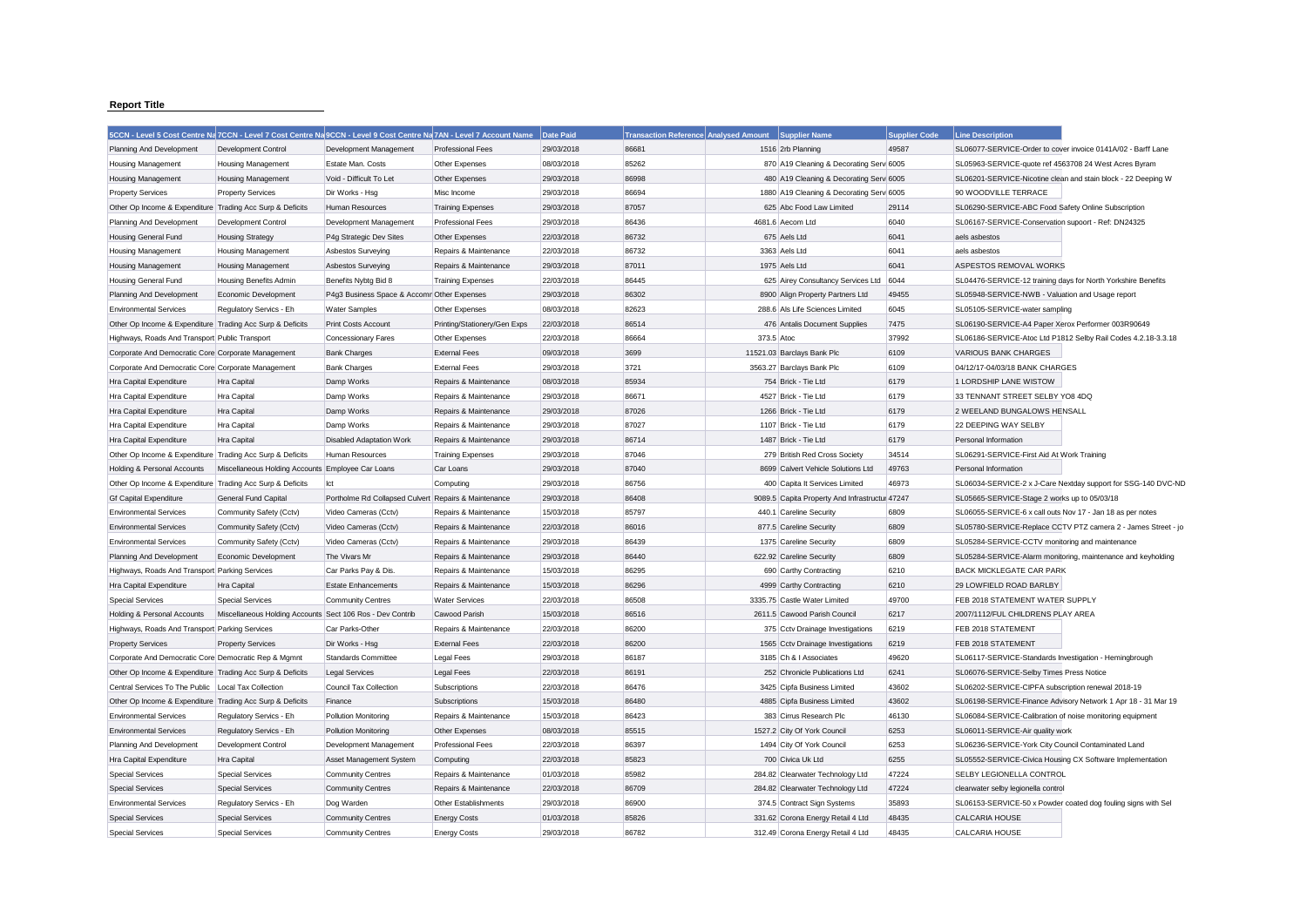| Planning And Development                                  | Development Control                                        | Development Management                             | <b>Professional Fees</b>                 | 08/03/2018 | 86301 |              | 1000 Cp Viability Ltd                          | 48366 | SL05765-SERVICE-Review Viability Report for Flaxley Road, Sel |  |
|-----------------------------------------------------------|------------------------------------------------------------|----------------------------------------------------|------------------------------------------|------------|-------|--------------|------------------------------------------------|-------|---------------------------------------------------------------|--|
| Other Op Income & Expenditure Trading Acc Surp & Deficits |                                                            | Marketing & Comms                                  | Other Expenses                           | 08/03/2018 | 86078 |              | 2300 Create Tvt                                | 46848 | SL05943-SERVICE-citizenlink distribution                      |  |
| Other Op Income & Expenditure Trading Acc Surp & Deficits |                                                            | Marketing & Comms                                  | Other Expenses                           | 08/03/2018 | 86078 |              | 1850 Create Tvt                                | 46848 | SL05943-SERVICE-citizenlink print                             |  |
| Housing General Fund                                      | Homelessness                                               | Homeless Persons                                   | Printing/Stationery/Gen Exps             | 29/03/2018 | 86470 |              | 299 Create Tvt Ltd                             | 46533 | SL06205-S2206002-DELIVERY CHARGES (ORDER AMEND)               |  |
| <b>Environmental Services</b>                             | Recycling                                                  | Recycling                                          | <b>External Fees</b>                     | 15/03/2018 | 86309 |              | 765.93 C S Backhouse Ltd                       | 47543 | FEB 2018 GREENWASTE                                           |  |
| Other Op Income & Expenditure Trading Acc Surp & Deficits |                                                            | Central Telephones                                 | Communications                           | 22/03/2018 | 86393 |              | 696.38 Daisy Communications Ltd                | 6325  | SL04623-SERVICE-Contract Charges                              |  |
| Other Op Income & Expenditure Trading Acc Surp & Deficits |                                                            | Mobile Phones A/C                                  | Communications                           | 29/03/2018 | 86273 |              | 545.4 Daisy Communications Ltd                 | 6325  | SL04720-SERVICE-Daisy Mobile Phone Contract                   |  |
| <b>Property Services</b>                                  | <b>Property Services</b>                                   | Dir Works - Hsg                                    | Equip/Furniture/Materials                | 22/03/2018 | 86598 |              | 7914.04 Daisy Communications Ltd               | 6325  | SL06049-SERVICE-Samsung J3 Mobile Phones                      |  |
| Planning And Development                                  | <b>Planning Policy</b>                                     | Dev. Policy Serv. (Plan Selby)                     | <b>Professional Fees</b>                 | 15/03/2018 | 86441 |              | 349 Dcs Ltd (Haymarket Business Pu 38354       |       | SL06173-SERVICE-Planning Resource magazine registration       |  |
| Gen Grants & Collection Fund                              | Taxation & Non-Specific Grants Gen Fund Income             |                                                    | Dclg                                     | 16/03/2018 | 3711  |              | 902054 Department For Communities & 6345       |       | 19/03/18 NNDR/RSG                                             |  |
| Holding & Personal Accounts                               | Miscellaneous Holding Accounts Nndr Payers Coll Fund (Old) |                                                    | Collection Fund                          | 16/03/2018 | 3711  |              | 911886 Department For Communities & 6345       |       | 19/03/18 NNDR/RSG                                             |  |
| Holding & Personal Accounts                               | Miscellaneous Holding Accounts Nndr Payers Coll Fund (Old) |                                                    | Collection Fund                          | 29/03/2018 | 3720  |              | 883941 Department For Communities & 6345       |       | NNDR3 RECON TRANS PAYMENT SAFETY NET                          |  |
| Central Services To The Public                            | Elections                                                  | <b>Register Of Electors</b>                        | Printing/Stationery/Gen Exps             | 29/03/2018 | 86219 |              | 595.82 Electoral Reform Services               | 6390  | SL06145-SERVICE-1 Oct to 31 Dec 2017 Fees for Responses       |  |
| <b>Cultural And Related Services</b>                      | Open Spaces                                                | Community Parks & Open Space Repairs & Maintenance |                                          | 15/03/2018 | 85799 |              | 288.58 Enterprise Managed Services Ltd 6404    |       | ADDITIONALS JAN 2018                                          |  |
| <b>Cultural And Related Services</b>                      | Open Spaces                                                | Community Parks & Open Space Repairs & Maintenance |                                          | 15/03/2018 | 85936 |              | 4542.71 Enterprise Managed Services Ltd 6404   |       | COMPLETION OF WASTE MANAGEMENT                                |  |
| <b>Cultural And Related Services</b>                      | Open Spaces                                                | Community Parks & Open Space Repairs & Maintenance |                                          | 29/03/2018 | 86494 |              | 992.32 Enterprise Managed Services Ltd 6404    |       | FEB 2018 ADDITIONALS                                          |  |
| <b>Cultural And Related Services</b>                      | Open Spaces                                                | <b>Grass Cutting</b>                               | Repairs & Maintenance                    | 15/03/2018 | 85936 |              | 2962.95 Enterprise Managed Services Ltd 6404   |       | COMPLETION OF WASTE MANAGEMENT                                |  |
| <b>Cultural And Related Services</b>                      | Open Spaces                                                | Selby Park                                         | Repairs & Maintenance                    | 15/03/2018 | 85936 |              | 9109.64 Enterprise Managed Services Ltd 6404   |       | COMPLETION OF WASTE MANAGEMENT                                |  |
| <b>Cultural And Related Services</b>                      | Recreation & Sport                                         | Selby Leisure Centre                               | Repairs & Maintenance                    | 15/03/2018 | 85936 |              | 775.07 Enterprise Managed Services Ltd 6404    |       | COMPLETION OF WASTE MANAGEMENT                                |  |
| <b>Environmental Services</b>                             | <b>Cemetery Services</b>                                   | Closed Burial Ground                               | Repairs & Maintenance                    | 15/03/2018 | 85936 |              | 1167.98 Enterprise Managed Services Ltd 6404   |       | COMPLETION OF WASTE MANAGEMENT                                |  |
| <b>Environmental Services</b>                             | Recycling                                                  | Recycling                                          | <b>External Fees</b>                     | 15/03/2018 | 85936 |              | 128184.11 Enterprise Managed Services Ltd 6404 |       | COMPLETION OF WASTE MANAGEMENT                                |  |
| <b>Environmental Services</b>                             | <b>Street Cleansing</b>                                    | <b>Street Cleansing</b>                            | <b>External Fees</b>                     | 15/03/2018 | 85936 |              | 48409.16 Enterprise Managed Services Ltd 6404  |       | COMPLETION OF WASTE MANAGEMENT                                |  |
| <b>Environmental Services</b>                             | <b>Trade Waste</b>                                         | <b>Clinical Waste</b>                              | <b>External Fees</b>                     | 15/03/2018 | 85936 |              | 4522.03 Enterprise Managed Services Ltc 6404   |       | COMPLETION OF WASTE MANAGEMENT                                |  |
| <b>Environmental Services</b>                             | <b>Trade Waste</b>                                         | Commercial Waste                                   | <b>External Fees</b>                     | 15/03/2018 | 85936 |              | 26649.66 Enterprise Managed Services Ltc 6404  |       | COMPLETION OF WASTE MANAGEMENT                                |  |
|                                                           |                                                            |                                                    |                                          |            |       |              |                                                |       |                                                               |  |
| <b>Environmental Services</b>                             | <b>Waste Collection</b>                                    | Dom.Wheeled Bins/Sac                               | <b>External Fees</b>                     | 15/03/2018 | 85936 |              | 22781.84 Enterprise Managed Services Ltd 6404  |       | COMPLETION OF WASTE MANAGEMENT                                |  |
| <b>Environmental Services</b>                             | <b>Waste Collection</b>                                    | Refuse Collection General                          | Advertising                              | 15/03/2018 | 85936 |              | 1712.69 Enterprise Managed Services Ltd 6404   |       | COMPLETION OF WASTE MANAGEMENT                                |  |
| <b>Environmental Services</b>                             | <b>Waste Collection</b>                                    | Refuse Collection General                          | <b>External Fees</b>                     | 15/03/2018 | 85799 |              | 10734.16 Enterprise Managed Services Ltc 6404  |       | ADDITIONALS JAN 2018                                          |  |
| <b>Environmental Services</b>                             | Waste Collection                                           | Refuse Collection General                          | External Fees                            | 15/03/2018 | 85936 |              | 91665.7 Enterprise Managed Services Ltd 6404   |       | COMPLETION OF WASTE MANAGEMENT                                |  |
| <b>Environmental Services</b>                             | <b>Waste Collection</b>                                    | Refuse Collection General                          | <b>External Fees</b>                     | 29/03/2018 | 86494 |              | 10734.16 Enterprise Managed Services Ltc 6404  |       | FEB 2018 ADDITIONALS                                          |  |
| Highways, Roads And Transport Parking Services            |                                                            | Car Parks-Other                                    | Repairs & Maintenance                    | 15/03/2018 | 85936 |              | 287.97 Enterprise Managed Services Ltd 6404    |       | COMPLETION OF WASTE MANAGEMENT                                |  |
| Planning And Development                                  | <b>Building Control</b>                                    | <b>Street Nameplates</b>                           | Repairs & Maintenance                    | 29/03/2018 | 86494 |              | 486.56 Enterprise Managed Services Ltd 6404    |       | FEB 2018 ADDITIONALS                                          |  |
| <b>Special Services</b>                                   | <b>Special Services</b>                                    | Grassed Areas & Open Spaces Repairs & Maintenance  |                                          | 15/03/2018 | 85799 |              | 1492.95 Enterprise Managed Services Ltd 6404   |       | ADDITIONALS JAN 2018                                          |  |
| <b>Special Services</b>                                   | <b>Special Services</b>                                    | Grassed Areas & Open Spaces Repairs & Maintenance  |                                          | 15/03/2018 | 85936 |              | 7804.35 Enterprise Managed Services Ltd 6404   |       | COMPLETION OF WASTE MANAGEMENT                                |  |
| <b>Special Services</b>                                   | <b>Special Services</b>                                    | Grassed Areas & Open Spaces Repairs & Maintenance  |                                          | 29/03/2018 | 86494 |              | 1836.56 Enterprise Managed Services Ltd 6404   |       | FEB 2018 ADDITIONALS                                          |  |
| Hra Capital Expenditure                                   | Hra Capital                                                | Damp Works                                         | Repairs & Maintenance                    | 05/04/2018 | 86403 |              | 320 Envirovent Ltd                             | 6406  | 6 COCKRET CLOSE SELBY YO8 4BS                                 |  |
| <b>Special Services</b>                                   | <b>Special Services</b>                                    | <b>Community Centres</b>                           | Repairs & Maintenance                    | 15/03/2018 | 85816 |              | 306.86 Firelec Ltd                             | 6447  | cunliffe centre renewal of service contr                      |  |
| <b>Special Services</b>                                   | <b>Special Services</b>                                    | <b>Community Centres</b>                           | Repairs & Maintenance                    | 22/03/2018 | 86489 |              | 1157.5 Firelec Ltd                             | 6447  | PROSPECT CENTRE/VIVARS 12 MONTH CONTRACT                      |  |
| <b>Special Services</b>                                   | <b>Special Services</b>                                    | <b>Community Centres</b>                           | Repairs & Maintenance                    | 22/03/2018 | 86490 |              | 505.07 Firelec Ltd                             | 6447  | ST WILFRIDS 12 MONTH CONTRACT                                 |  |
| Other Op Income & Expenditure Trading Acc Surp & Deficits |                                                            | Human Resources                                    | Computing                                | 22/03/2018 | 86442 |              | 3103 Fmp Hr Payroll Software Limited 6156      |       | SL06090-SERVICE-HR System Support Fee 18/19                   |  |
| Suspense                                                  | Misc Suspense Accounts                                     | Unidentified Bank Suspense                         | Suspense                                 | 01/03/2018 | 85997 | 415.52 Gefit |                                                | 48346 | <b>REFUND</b>                                                 |  |
| Planning And Development                                  | Economic Development                                       | P4g3 Growing Enterprise                            | Other Expenses                           | 29/03/2018 | 86599 |              | 2767 Harrogate Borough Council                 | 6523  | SL06080-SERVICE-Evolutive 18/19 costs                         |  |
| Housing General Fund                                      | Housing Benefits Admin                                     | <b>Housing Benefit Admin</b>                       | Subscriptions                            | 22/03/2018 | 86424 |              | 425 Hbinfo Ltd                                 | 6544  | SL06193-SERVICE-2018/19 Hbinfo Subscription                   |  |
| Other Op Income & Expenditure Trading Acc Surp & Deficits |                                                            | Legal Services                                     | <b>Legal Fees</b>                        | 22/03/2018 | 86026 |              | 506.25 Hedley Nield (Exchange Chambe 49618     |       | SL06111-SERVICE-Professional Fees - Hedley Nield              |  |
| Other Op Income & Expenditure Trading Acc Surp & Deficits |                                                            | <b>Legal Services</b>                              | <b>Legal Fees</b>                        | 22/03/2018 | 86029 |              | 562.5 Hedley Nield (Exchange Chambe 49618      |       | SL06115-SERVICE-Professional fees - Hedley Nield              |  |
| Other Op Income & Expenditure Trading Acc Surp & Deficits |                                                            | Legal Services                                     | Legal Fees                               | 22/03/2018 | 86030 |              | 656.25 Hedley Nield (Exchange Chambe 49618     |       | SL06116-SERVICE-Professional Fees - Hedley Nield              |  |
| Holding & Personal Accounts                               | Control Accounts                                           | <b>Creditors Control</b>                           | Tax Deduct On Contract Paymer 08/03/2018 |            | 86271 |              | 1549.7 Hm Revenue & Customs                    | 6590  | MARCH 2018 CIS DEDUCTIONS                                     |  |
| Hra Capital Expenditure                                   | Hra Capital                                                | <b>Garage Sites</b>                                | Repairs & Maintenance                    | 29/03/2018 | 86491 |              | 650 Hobman Doors                               | 6596  | 10 DUFFIELD CRESCENT GARAGE                                   |  |
| Hra Capital Expenditure                                   | Hra Capital                                                | <b>Garage Sites</b>                                | Repairs & Maintenance                    | 29/03/2018 | 86492 |              | 650 Hobman Doors                               | 6596  | 17 GRANGE ROAD GARAGE                                         |  |
| Hra Capital Expenditure                                   | Hra Capital                                                | <b>Garage Sites</b>                                | Repairs & Maintenance                    | 29/03/2018 | 86493 |              | 650 Hobman Doors                               | 6596  | 6 BENEDICT AVENUE GARAGE                                      |  |
| <b>Property Services</b>                                  | <b>Property Services</b>                                   | Dir Works - Hsg                                    | Other Expenses                           | 01/03/2018 | 86018 |              | 315 Home Maintenance                           | 47112 | 94 STUTTON ROAD                                               |  |
| Hra Capital Expenditure                                   | Hra Capital                                                | <b>Disabled Adaptation Work</b>                    | Repairs & Maintenance                    | 15/03/2018 | 86451 |              | 2145 Home Utility Group Limited                | 47533 | Personal Information                                          |  |
|                                                           |                                                            |                                                    |                                          |            |       |              |                                                |       |                                                               |  |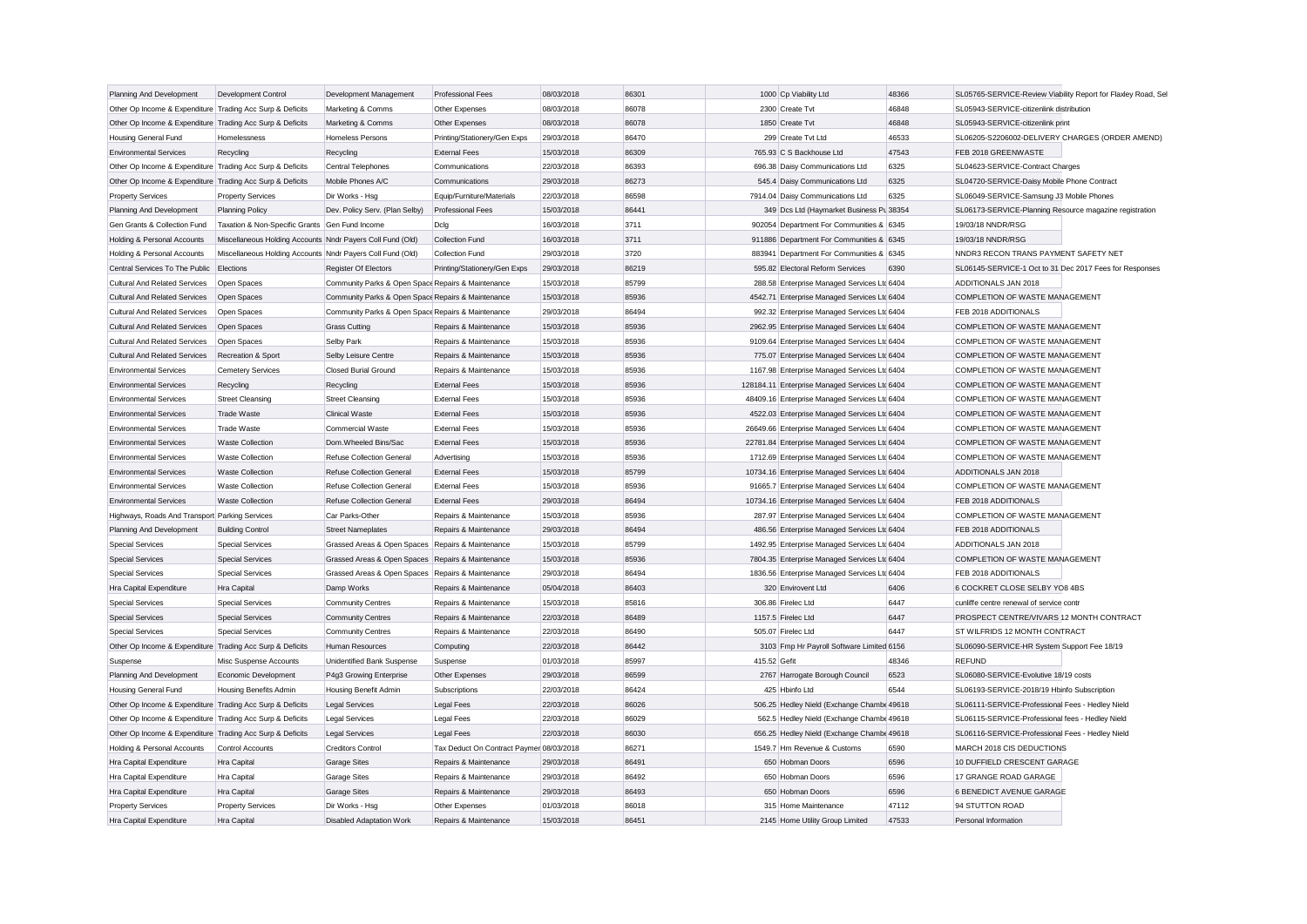| <b>Property Services</b>                                  | <b>Property Services</b>    | Dir Works - Hsg                                     | Equip/Furniture/Materials   | 22/03/2018 | 86298 |           | 6625.62 Howdens Joinery Ltd                | 21474 | FEB 2018 STATEMENT                                            |                                                               |
|-----------------------------------------------------------|-----------------------------|-----------------------------------------------------|-----------------------------|------------|-------|-----------|--------------------------------------------|-------|---------------------------------------------------------------|---------------------------------------------------------------|
| <b>Housing General Fund</b>                               | Homelessness                | <b>Homeless Persons</b>                             | Other Expenses              | 29/03/2018 | 86968 | 2000 Idas |                                            | 26254 | Homeless Prev work relating to Domestic                       |                                                               |
| <b>Gf Capital Expenditure</b>                             | General Fund Capital        | <b>Gis System</b>                                   | Computing                   | 15/03/2018 | 85932 |           | 1900 Idox Software Ltd                     | 6622  | SL06093-SERVICE-TLC scripts: 2 days build                     |                                                               |
| <b>Gf Capital Expenditure</b>                             | <b>General Fund Capital</b> | <b>Gis System</b>                                   | Computing                   | 15/03/2018 | 85932 |           | 475 Idox Software Ltd                      | 6622  | SL06093-SERVICE-TLC scripts: Half day scoping                 |                                                               |
| <b>Gf Capital Expenditure</b>                             | General Fund Capital        | <b>Planning System</b>                              | Computing                   | 15/03/2018 | 85933 |           | 2500 Idox Software Ltd                     | 6622  | SL06086-SERVICE-2 Day Licensing Module Training Course        |                                                               |
| <b>Gf Capital Expenditure</b>                             | General Fund Capital        | <b>Planning System</b>                              | Computing                   | 15/03/2018 | 85933 |           | 1900 Idox Software Ltd                     | 6622  | SL06086-SERVICE-2 days consultancy support                    |                                                               |
| Other Op Income & Expenditure Trading Acc Surp & Deficits |                             | Data & System                                       | Computing                   | 22/03/2018 | 86008 |           | 35104.63 Idox Software Ltd                 | 6622  | SL06075-SERVICE-Annual Support and maintenance 2018/19        |                                                               |
| Other Op Income & Expenditure Trading Acc Surp & Deficits |                             | Data & System                                       | Computing                   | 29/03/2018 | 86933 |           | 2083.86 Idox Software Ltd                  | 6622  |                                                               | SL06280-SERVICE-Public Access Licensing Maintenance and Consu |
| Other Op Income & Expenditure Trading Acc Surp & Deficits |                             | Human Resources                                     | <b>Staff Recruitment</b>    | 29/03/2018 | 86186 |           | 4700 Improvement & Development Ag 6625     |       | SL06138-SERVICE-NGDP Cohort 19                                |                                                               |
| <b>Gf Capital Expenditure</b>                             | General Fund Capital        | Car Park Improvement Program: Repairs & Maintenance |                             | 15/03/2018 | 86072 |           | 5331.2 It Electrical (Yorkshire) Ltd       | 6652  | ELECTRICAL VOID AND JOINERY WORK                              |                                                               |
| Hra Capital Expenditure                                   | Hra Capital                 | <b>Central Heating Systems</b>                      | Repairs & Maintenance       | 15/03/2018 | 86072 |           | 1785.09 It Electrical (Yorkshire) Ltd      | 6652  | ELECTRICAL VOID AND JOINERY WORK                              |                                                               |
| Hra Capital Expenditure                                   | Hra Capital                 | <b>Electrical Rewires</b>                           | Repairs & Maintenance       | 15/03/2018 | 86072 |           | 24789.06 It Electrical (Yorkshire) Ltd     | 6652  | ELECTRICAL VOID AND JOINERY WORK                              |                                                               |
| Planning And Development                                  | Economic Development        | The Vivars Mr                                       | Repairs & Maintenance       | 15/03/2018 | 86072 |           | 436 It Electrical (Yorkshire) Ltd          | 6652  | ELECTRICAL VOID AND JOINERY WORK                              |                                                               |
| <b>Property Services</b>                                  | <b>Property Services</b>    | Dir Works - Hsg                                     | <b>External Fees</b>        | 15/03/2018 | 86072 |           | 31961.28 It Electrical (Yorkshire) Ltd     | 6652  | ELECTRICAL VOID AND JOINERY WORK                              |                                                               |
| Other Op Income & Expenditure Trading Acc Surp & Deficits |                             | Data & System                                       | Computing                   | 29/03/2018 | 86727 |           | 405 Jayex Technology Ltd                   | 6657  | SL06285-SERVICE-Annual Licence Renewal                        |                                                               |
| <b>Housing General Fund</b>                               | Homelessness                | <b>Homeless Persons</b>                             | Other Expenses              | 22/03/2018 | 86680 |           | 565 Personal Information                   | 49713 | UPFRONT RENT FROM PROVENTION FUND                             |                                                               |
| <b>Property Services</b>                                  | <b>Property Services</b>    | Dir Works - Hsg                                     | Equip/Furniture/Materials   | 29/03/2018 | 86447 |           | 2537.99 Jewson Ltd                         | 6662  | FEB 2018 STATEMENT                                            |                                                               |
| <b>Environmental Services</b>                             | Recycling                   | Recycling                                           | <b>External Fees</b>        | 29/03/2018 | 86276 |           | 750 J & H M Dickson Ltd                    | 6348  |                                                               | SL06134-SERVICE-3000 50 x 90cm WPP sack, black, printed 1s wi |
| Planning And Development                                  | Development Control         | Development Management                              | Professional Fees           | 29/03/2018 | 87069 |           | 300 Jk Arboriculture                       | 48554 | SL06293-SERVICE-Tree report for The Shieling, Camblesforth -  |                                                               |
| Housing Management                                        | <b>Housing Management</b>   | Hsg.Gen.Management                                  | <b>Professional Fees</b>    | 15/03/2018 | 85931 | 1750 JII  |                                            | 48745 | SL05793-SERVICE-Land Valuation - Holly Grove, Thorpe Willough |                                                               |
| Planning And Development                                  | Development Control         | Development Management                              | <b>Professional Fees</b>    | 01/03/2018 | 86040 |           | 2675 Kings Chambers                        | 34560 | advice and brief on hearing                                   |                                                               |
| Planning And Development                                  | <b>Development Control</b>  | Development Management                              | <b>Professional Fees</b>    | 22/03/2018 | 86710 |           | 1250 Kings Chambers                        | 34560 | planning advice                                               |                                                               |
| Planning And Development                                  | Development Control         | Development Management                              | <b>Professional Fees</b>    | 22/03/2018 | 86798 |           | 281.25 Kings Chambers                      | 34560 | planning advice                                               |                                                               |
| Corporate And Democratic Core Democratic Rep & Mgmnt      |                             | Democratic Core                                     | Subsistence & Conf Expenses | 15/03/2018 | 85798 |           | 980.6 KIs Consulting Ltd                   | 49575 | SL06069-SERVICE-Chairmanship Training                         |                                                               |
|                                                           |                             |                                                     |                             |            |       |           |                                            |       | 9A ASH LEA FAIRBURN                                           |                                                               |
| <b>Property Services</b>                                  | <b>Property Services</b>    | Dir Works - Hsg                                     | <b>External Fees</b>        | 22/03/2018 | 85986 |           | 350 Kml Flooring Services                  | 6704  |                                                               |                                                               |
| <b>Property Services</b>                                  | <b>Property Services</b>    | Dir Works - Hsg                                     | Other Expenses              | 22/03/2018 | 85987 |           | 350 Kml Flooring Services                  | 6704  | 16 CASTLE CLOSE                                               |                                                               |
| <b>Property Services</b>                                  | <b>Property Services</b>    | Dir Works - Hsg                                     | Repairs & Maintenance       | 29/03/2018 | 86482 |           | 450 Kml Flooring Services                  | 6704  | 9A ASH LEA FAIRBURN                                           |                                                               |
| Other Op Income & Expenditure Trading Acc Surp & Deficits |                             | Legal Services                                      | <b>Legal Fees</b>           | 29/03/2018 | 3727  |           | 3928 Land Registry                         | 31707 | <b>VARIOUS DIRECT DEBITS</b>                                  |                                                               |
| Central Services To The Public                            | Local Tax Collection        | Council Tax Collection                              | Legal Fees                  | 23/03/2018 | 3717  |           | 549 Liberata Uk Ltd                        | 36656 | 2/1/18 LIABILITY ORDER COSTS                                  |                                                               |
| <b>Housing Management</b>                                 | <b>Housing Management</b>   | <b>Housing Management</b>                           | <b>Legal Fees</b>           | 09/03/2018 | 3697  |           | 1421 Liberata Uk Ltd                       | 36656 | FEB 2018 PCOL CLAIMS                                          |                                                               |
| Planning And Development                                  | Development Control         | Development Management                              | Direct Salaries & Wages     | 01/03/2018 | 85922 |           | 1638.5 Macdonald & Company Freeland 47534  |       | Personal Information                                          |                                                               |
| Planning And Development                                  | Development Control         | Development Management                              | Direct Salaries & Wages     | 01/03/2018 | 85924 |           | 1471.26 Macdonald & Company Freelanc 47534 |       | Personal Information                                          |                                                               |
| Planning And Development                                  | Development Control         | Development Management                              | Direct Salaries & Wages     | 01/03/2018 | 86013 |           | 1755.27 Macdonald & Company Freeland 47534 |       | Personal Information                                          |                                                               |
| Planning And Development                                  | Development Control         | Development Management                              | Direct Salaries & Wages     | 08/03/2018 | 85923 |           | 1759.03 Macdonald & Company Freelanc 47534 |       | Personal Information                                          |                                                               |
| Planning And Development                                  | Development Control         | Development Management                              | Direct Salaries & Wages     | 08/03/2018 | 86015 |           | 1858.85 Macdonald & Company Freeland 47534 |       | Personal Information                                          |                                                               |
| Planning And Development                                  | Development Control         | Development Management                              | Direct Salaries & Wages     | 08/03/2018 | 86220 |           | 1756.02 Macdonald & Company Freelanc 47534 |       | Personal Information                                          |                                                               |
| Planning And Development                                  | Development Control         | Development Management                              | Direct Salaries & Wages     | 08/03/2018 | 86322 |           | 1540.57 Macdonald & Company Freeland 47534 |       | Personal Information                                          |                                                               |
| Planning And Development                                  | <b>Development Control</b>  | Development Management                              | Direct Salaries & Wages     | 08/03/2018 | 86323 |           | 1783.71 Macdonald & Company Freeland 47534 |       | Personal Information                                          |                                                               |
| Planning And Development                                  | Development Control         | Development Management                              | Direct Salaries & Wages     | 22/03/2018 | 86595 |           | 1672.4 Macdonald & Company Freeland 47534  |       | Personal Information                                          |                                                               |
| Planning And Development                                  | Development Control         | Development Management                              | Direct Salaries & Wages     | 22/03/2018 | 86597 |           | 1756.02 Macdonald & Company Freelanc 47534 |       | Personal Information                                          |                                                               |
| Planning And Development                                  | Development Control         | Development Management                              | Direct Salaries & Wages     | 29/03/2018 | 86918 |           | 1672.4 Macdonald & Company Freeland 47534  |       | Personal Information                                          |                                                               |
| Planning And Development                                  | Development Control         | Development Management                              | Direct Salaries & Wages     | 29/03/2018 | 87080 |           | 828.67 Macdonald & Company Freelanc 47534  |       | Personal Information                                          |                                                               |
| Planning And Development                                  | Development Control         | Development Management                              | <b>Professional Fees</b>    | 22/03/2018 | 86014 |           | 1785.35 Macdonald & Company Freeland 47534 |       | SL06237-SERVICE - Consultancy service                         |                                                               |
| Planning And Development                                  | <b>Development Control</b>  | Development Management                              | Professional Fees           | 22/03/2018 | 86221 |           | 1759.03 Macdonald & Company Freeland 47534 |       | SL06237-SERVICE - Consultancy service                         |                                                               |
| Planning And Development                                  | Development Control         | Development Management                              | <b>Professional Fees</b>    | 22/03/2018 | 86324 |           | 1092.33 Macdonald & Company Freeland 47534 |       | SL06237-SERVICE - Consultancy service                         |                                                               |
| Planning And Development                                  | <b>Development Control</b>  | Development Management                              | <b>Professional Fees</b>    | 22/03/2018 | 86596 |           | 1939.83 Macdonald & Company Freeland 47534 |       | SL06237-SERVICE - Consultancy service                         |                                                               |
| Planning And Development                                  | Development Control         | Development Management                              | <b>Professional Fees</b>    | 29/03/2018 | 86921 |           | 1159.18 Macdonald & Company Freeland 47534 |       | SL06294-SERVICE-New order number                              |                                                               |
| <b>Cultural And Related Services</b>                      | Tourism                     | P4g3 Tourism & Culture                              | Other Expenses              | 22/03/2018 | 86075 |           | 3200 Make It York                          | 47697 | SL06129-SERVICE-Fifth payment to Make it York - VE work       |                                                               |
| <b>Cultural And Related Services</b>                      | Tourism                     | P4g3 Tourism & Culture                              | Other Expenses              | 29/03/2018 | 86987 |           | 4800 Make It York                          | 47697 | SL06263-SERVICE-Final payment for MIY - VE work               |                                                               |
| Corporate And Democratic Core Corporate Management        |                             | <b>External Audit</b>                               | Other Expenses              | 08/03/2018 | 86031 |           | 4470 Mazars Llp                            | 6810  | SL05545-SERVICE-2017/18 External Audit Fees                   |                                                               |
| <b>Housing Management</b>                                 | <b>Housing Management</b>   | Central Heating-Gas                                 | Repairs & Maintenance       | 08/03/2018 | 86214 |           | 26135.37 Mears Limited                     | 48311 | INSTALMENT 10 GAS CONTRACT 2017-2020                          |                                                               |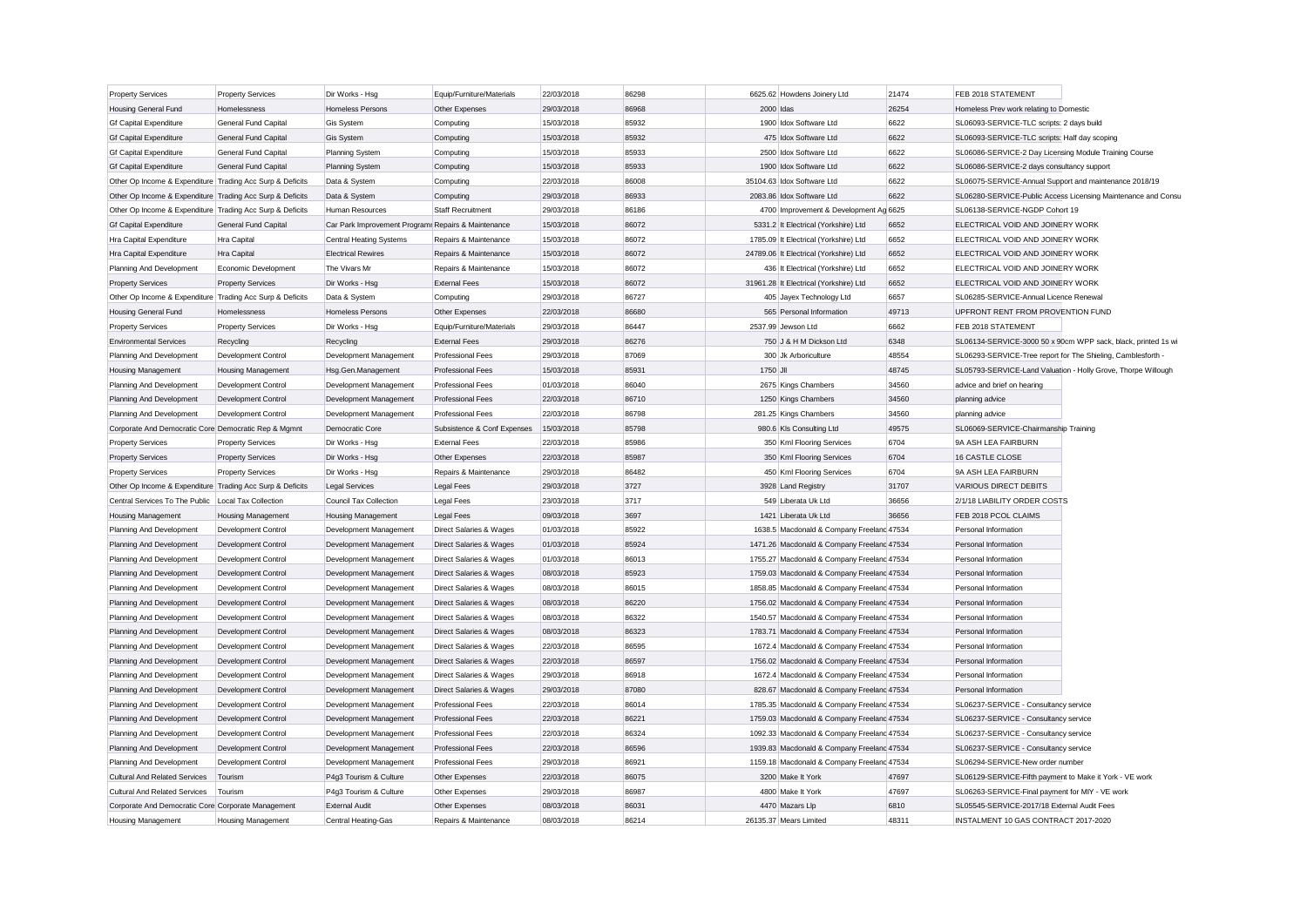| <b>Housing Management</b>                                                                | Housing Management                                                                     | Central Heating-Gas                         | Repairs & Maintenance     | 29/03/2018 | 87009 | 26467.79 Mears Limited                          | 48311 | gas maintenance contract instalment 10                        |
|------------------------------------------------------------------------------------------|----------------------------------------------------------------------------------------|---------------------------------------------|---------------------------|------------|-------|-------------------------------------------------|-------|---------------------------------------------------------------|
| Hra Capital Expenditure                                                                  | Hra Capital                                                                            | Central Heating Systems                     | Repairs & Maintenance     | 08/03/2018 | 86214 | 6569.19 Mears Limited                           | 48311 | INSTALMENT 10 GAS CONTRACT 2017-2020                          |
| Hra Capital Expenditure                                                                  | Hra Capital                                                                            | <b>Central Heating Systems</b>              | Repairs & Maintenance     | 29/03/2018 | 87009 | 12771.96 Mears Limited                          | 48311 | gas maintenance contract instalment 10                        |
| Hra Capital Expenditure                                                                  | Hra Capital                                                                            | Damp Works                                  | Repairs & Maintenance     | 15/03/2018 | 85928 | 1200.5 Michael Walsh (Plasterers) Ltd           | 7419  | 44 HAIG STREET                                                |
| Hra Capital Expenditure                                                                  | Hra Capital                                                                            | Damp Works                                  | Repairs & Maintenance     | 15/03/2018 | 85929 | 713 Michael Walsh (Plasterers) Ltd              | 7419  | 22 BYRAM PARK ROAD                                            |
| Hra Capital Expenditure                                                                  | <b>Hra Capital</b>                                                                     | Damp Works                                  | Repairs & Maintenance     | 29/03/2018 | 86931 | 1838 Michael Walsh (Plasterers) Ltd 7419        |       | 21 MIRKHILL ROAD                                              |
| Hra Capital Expenditure                                                                  | Hra Capital                                                                            | Damp Works                                  | Repairs & Maintenance     | 29/03/2018 | 86932 | 896 Michael Walsh (Plasterers) Ltd 7419         |       | 27 SELBY ROAD EGGBOROUGH                                      |
| Hra Capital Expenditure                                                                  | Hra Capital                                                                            | Void Property Repairs                       | Repairs & Maintenance     | 22/03/2018 | 86176 | 376.6 Michael Walsh (Plasterers) Ltd 7419       |       | 21 FOXCLIFFE                                                  |
| <b>Property Services</b>                                                                 | <b>Property Services</b>                                                               | Dir Works - Hsg                             | <b>External Fees</b>      | 22/03/2018 | 86399 | 529.5 Michael Walsh (Plasterers) Ltd 7419       |       | <b>5 SAXTON LANE</b>                                          |
| <b>Property Services</b>                                                                 | <b>Property Services</b>                                                               | Dir Works - Hsg                             | <b>External Fees</b>      | 29/03/2018 | 86678 | 278 Michael Walsh (Plasterers) Ltd 7419         |       | 31 FAIRFAX AVENUE SELBY                                       |
| <b>Property Services</b>                                                                 | <b>Property Services</b>                                                               | Dir Works - Hsg                             | <b>External Fees</b>      | 29/03/2018 | 86679 | 596.5 Michael Walsh (Plasterers) Ltd            | 7419  | 7 LORDSHIP LANE WISTOW                                        |
| <b>Property Services</b>                                                                 | <b>Property Services</b>                                                               | Dir Works - Hsg                             | Equip/Furniture/Materials | 22/03/2018 | 86446 | 1699.04 Mkm Building Supplies Ltd               | 21210 | FEB 2018 STATEMENT                                            |
| <b>Housing General Fund</b>                                                              | Homelessness                                                                           | <b>Homeless Persons</b>                     | Other Expenses            | 01/03/2018 | 85919 | 514 M & K Property Services (Uk) Ltd 42137      |       | money for upfront rent from Front line                        |
| Hra Capital Expenditure                                                                  | Hra Capital                                                                            | Kitchens - Decent Homes                     | Repairs & Maintenance     | 01/03/2018 | 85992 | 7375.08 Moores Furniture Group Ltd              | 30141 | SELBY DC KITCHENS PHASE 3                                     |
| Hra Capital Expenditure                                                                  | Hra Capital                                                                            | Kitchens - Decent Homes                     | Repairs & Maintenance     | 01/03/2018 | 85993 | 7437.4 Moores Furniture Group Ltd               | 30141 | SELBY DC KITCHENS PHASE 3                                     |
| Hra Capital Expenditure                                                                  | Hra Capital                                                                            | Kitchens - Decent Homes                     | Repairs & Maintenance     | 01/03/2018 | 85994 | 6037.29 Moores Furniture Group Ltd              | 30141 | SELBY DC KITCHENS PHASE 3                                     |
| <b>Housing Management</b>                                                                | Housing Management                                                                     | Central Heating-Gas                         | <b>Professional Fees</b>  | 05/04/2018 | 86229 | 1283.04 Morgan Lambert Ltd                      | 6835  | THIRD PARTY QUALITY AUDITS 19/02/18-23/0                      |
| <b>Housing Management</b>                                                                | Housing Management                                                                     | Central Heating-Gas                         | Professional Fees         | 05/04/2018 | 86230 | 583.2 Morgan Lambert Ltd                        | 6835  | 27/02/18/28/02/18 THIRD PARTY QUALITY AU                      |
| Other Op Income & Expenditure Trading Acc Surp & Deficits                                |                                                                                        | Internal Audit                              | Legal Fees                | 01/03/2018 | 85531 | 750 Mr Ben Williams                             | 33540 | Personal Information                                          |
| Planning And Development                                                                 | Development Control                                                                    | Development Management                      | Professional Fees         | 01/03/2018 | 86073 | 5250 Mr Jonathan Easton                         | 38658 | FIELD LANE THORPE WILLOUGHBY                                  |
| <b>Environmental Services</b>                                                            | <b>Street Cleansing</b>                                                                | <b>Street Cleansing</b>                     | <b>External Fees</b>      | 29/03/2018 | 86277 | 4250 Mytum & Selby Waste Recycling 6843         |       | SL06079-SERVICE-Clearance of fly tip on old A1 at Selby Fork  |
| Highways, Roads And Transport Parking Services                                           |                                                                                        | Car Parks Enforcement                       | Repairs & Maintenance     | 08/03/2018 | 86206 | 900 Nagels Uk Ltd                               | 49098 | SL05529-SERVICE-Strada double issue tickets 1st delivery      |
| Highways, Roads And Transport Parking Services                                           |                                                                                        | Car Parks Enforcement                       | Repairs & Maintenance     | 08/03/2018 | 86206 | 500 Nagels Uk Ltd                               | 49098 | SL05529-SERVICE-Strada single issue tickets 1st delivery      |
| Central Services To The Public   Local Tax Collection                                    |                                                                                        | Council Tax Collection                      | Computing                 | 22/03/2018 | 86290 | 621.93 Neopost Ltd                              | 6867  | 9/4/18-8/7/18 MAINTENANCE ENV MACHINE                         |
| Holding & Personal Accounts                                                              | Miscellaneous Holding Accounts Sect 106 - Healthcare                                   |                                             | Sherburn In Elmet Parish  | 01/03/2018 | 86002 | 27762 Nhs England                               | 48314 | S106 HEALTHCARE CONTRIBUTION                                  |
| Planning And Development                                                                 | Planning Policy                                                                        | Dev. Policy Serv. (Plan Selby)              | <b>Professional Fees</b>  | 08/03/2018 | 86279 | 1050 No 5 Chambers                              | 48549 | SL06150-SERVICE-Professional Fees of Richard Kimblin QC       |
| Hra Capital Expenditure                                                                  | Hra Capital                                                                            | <b>Central Heating Systems</b>              | Repairs & Maintenance     | 01/03/2018 | 86037 | 563 Northern Gas Networks Ltd                   | 34757 | new gas supply.                                               |
| Hra Capital Expenditure                                                                  | Hra Capital                                                                            | <b>Central Heating Systems</b>              | Repairs & Maintenance     | 15/03/2018 | 86405 | 493 Northern Gas Networks Ltd                   | 34757 | 8 BRIGHT WALK SELBY YO8 4DW                                   |
| Hra Capital Expenditure                                                                  | Hra Capital                                                                            | <b>Central Heating Systems</b>              | Repairs & Maintenance     | 22/03/2018 | 86796 | 563 Northern Gas Networks Ltd                   | 34757 | new gas supply                                                |
| Other Op Income & Expenditure Trading Acc Surp & Deficits                                |                                                                                        | Data & System                               | Computing                 | 29/03/2018 | 86280 | 572.21 Northgate Public Services (Uk) L 47740   |       | SL06112-SERVICE-Support and Maintenance IB/ESA Annual Renewa  |
| Other Op Income & Expenditure Trading Acc Surp & Deficits                                |                                                                                        | Data & System                               | Computing                 | 29/03/2018 | 86281 | 17509.43 Northgate Public Services (Uk) L 47740 |       | SL06112-SERVICE-Annual Software Support for Information@Work  |
| Other Op Income & Expenditure Trading Acc Surp & Deficits                                |                                                                                        | Data & System                               | Computing                 | 29/03/2018 | 86282 | 15325.92 Northgate Public Services (Uk) L 47740 |       | SL06112-SERVICE-Annual Software Licence Fee for Information@W |
| Other Op Income & Expenditure Trading Acc Surp & Deficits                                |                                                                                        | Data & System                               | Computing                 | 29/03/2018 | 86283 | 624.01 Northgate Public Services (Uk) L 47740   |       | SL06112-SERVICE-PARIS Web Services Annual Support             |
| Other Op Income & Expenditure Trading Acc Surp & Deficits                                |                                                                                        | Data & System                               | Computing                 | 29/03/2018 | 86284 | 6275.55 Northgate Public Services (Uk) L 47740  |       | SL06112-SERVICE-Support & Maintenance Local Housing Allowance |
| Other Op Income & Expenditure Trading Acc Surp & Deficits                                |                                                                                        | Data & System                               | Computing                 | 29/03/2018 | 86285 | 613.12 Northgate Public Services (Uk) L 47740   |       | SL06112-SERVICE-PARIS CVC/AVS Module Support renewal          |
| Other Op Income & Expenditure Trading Acc Surp & Deficits                                |                                                                                        | Data & System                               | Computing                 | 29/03/2018 | 86286 | 328.81 Northgate Public Services (Uk) L 47740   |       | SL06112-SERVICE-Support & Maintenance Scan Application        |
| Central Services To The Public Local Land Charges                                        |                                                                                        | Land Charges                                | <b>External Fees</b>      | 29/03/2018 | 86433 | 2358 North Yorkshire County Council 6902        |       | SL06062-SERVICE-Land Searches Con 29 Enquiries                |
| Corporate And Democratic Core Corporate Management                                       |                                                                                        | Customer & Community Project Other Expenses |                           | 29/03/2018 | 86990 | 41881 North Yorkshire County Council 6902       |       | SL06208-SERVICE-NYCC BI Resource                              |
| <b>Environmental Services</b>                                                            | <b>Trade Waste</b>                                                                     | Commercial Waste                            | <b>External Fees</b>      | 01/03/2018 | 85696 | 17767.75 North Yorkshire County Council 6902    |       | SL06013-S1013029-BULK WASTE DISPOSAL NYCC                     |
| <b>Environmental Services</b>                                                            | <b>Trade Waste</b>                                                                     | Commercial Waste                            | <b>External Fees</b>      | 01/03/2018 | 85697 | 13881.85 North Yorkshire County Council 6902    |       | SL05817-S1013029-BULK WASTE DISPOSAL NYCC                     |
| <b>Gf Capital Expenditure</b>                                                            | General Fund Capital                                                                   | Ict - Capital                               | Computing                 | 29/03/2018 | 86923 | 920 North Yorkshire County Council 45902        |       | SL05682-SERVICE-WiFi Upgrade SDC                              |
| Holding & Personal Accounts                                                              | Miscellaneous Holding Accounts C. Tax Payers Coll Fund Acc                             |                                             | Appropriation             | 27/03/2018 | 87003 | 211864.12 North Yorkshire County Council 32208  |       | 2016/17 SURPLUS 2ND INSTALMENT                                |
| <b>Holding &amp; Personal Accounts</b>                                                   | Miscellaneous Holding Accounts C. Tax Payers Coll Fund Acc                             |                                             | Nycc Precept              | 15/03/2018 | 86466 | 3305490 North Yorkshire County Council 32208    |       | 19/03/18 PRECEPT INSTALMENT                                   |
| Holding & Personal Accounts                                                              | Miscellaneous Holding Accounts Nndr Payers Coll Fund (Old)                             |                                             | Nndr Pool Contribution    | 15/03/2018 | 86464 | 164136 North Yorkshire County Council 32208     |       | 19/03/18 RETAINED BUSINESS RATES                              |
| Holding & Personal Accounts                                                              | Miscellaneous Holding Accounts Sect 106 Educate - Dev Contrib Church Fenton Parish     |                                             |                           | 15/03/2018 | 86468 | 42487.5 North Yorkshire County Council 31845    |       | 2015/0760/OUT THE LAURELS CHURCH FENTON                       |
|                                                                                          |                                                                                        |                                             |                           | 01/03/2018 | 86001 | 169937.5 North Yorkshire County Council 31845   |       | educ cont - sherburn                                          |
| Holding & Personal Accounts<br>Other Op Income & Expenditure Trading Acc Surp & Deficits | Miscellaneous Holding Accounts Sect 106 Educate - Dev Contrib Sherburn In Elmet Parish | Central Telephones                          | Communications            | 22/03/2018 | 84777 | 11911.44 North Yorkshire County Council 45902   |       | TELEPHONY SERVICE CHARGE                                      |
| Other Op Income & Expenditure Trading Acc Surp & Deficits                                |                                                                                        | Data & System                               | Computing                 | 29/03/2018 | 86991 | 6768 North Yorkshire County Council 6902        |       | SL06210-SERVICE-Annual Provision of Lagan CRM and LCP Support |
| Other Op Income & Expenditure Trading Acc Surp & Deficits                                |                                                                                        | Data & System                               | Computing                 | 29/03/2018 | 86993 | 20610 North Yorkshire County Council            | 6902  | SL06216-SERVICE-2017/18 annual support for website and wiki   |
| Other Op Income & Expenditure Trading Acc Surp & Deficits                                |                                                                                        | Finance                                     | <b>External Fees</b>      | 15/03/2018 | 86168 | 269370.46 North Yorkshire County Council 6902   |       | SL06096-SERVICE-2017/18 Annual Fee - Financial Management Ser |
| Other Op Income & Expenditure Trading Acc Surp & Deficits                                |                                                                                        | Human Resources                             | <b>External Fees</b>      | 22/03/2018 | 86695 | 1060 North Yorkshire County Council 6902        |       | <b>DBS VARIOUS</b>                                            |
|                                                                                          |                                                                                        |                                             |                           |            |       |                                                 |       |                                                               |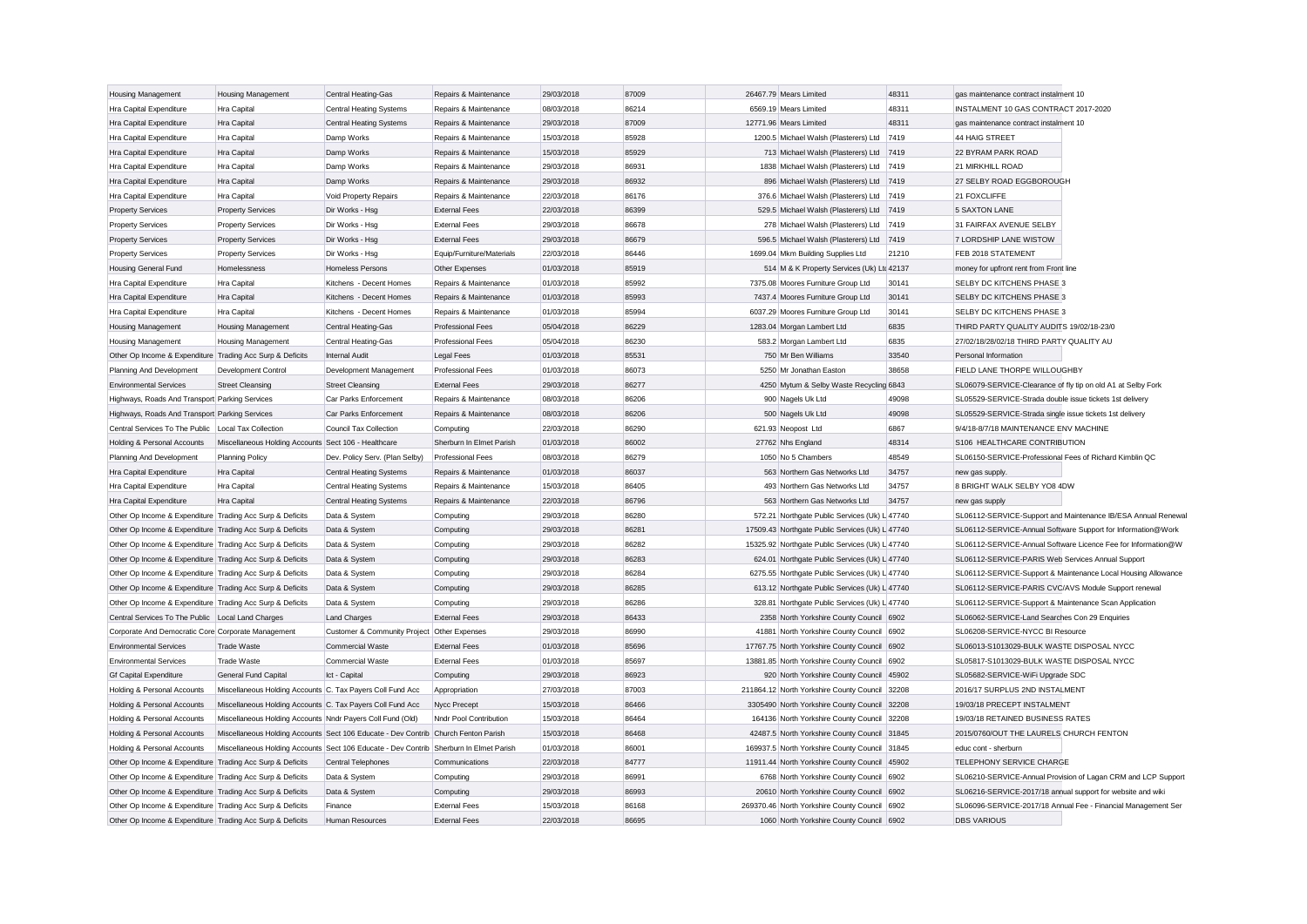| Other Op Income & Expenditure Trading Acc Surp & Deficits                            |                                                            | Human Resources                                    | Printing/Stationery/Gen Exps | 22/03/2018 | 86398 | 300 North Yorkshire County Council 6902    |        | SL06206-SERVICE-Everybody Benefits Scheme                     |
|--------------------------------------------------------------------------------------|------------------------------------------------------------|----------------------------------------------------|------------------------------|------------|-------|--------------------------------------------|--------|---------------------------------------------------------------|
| Other Op Income & Expenditure Trading Acc Surp & Deficits                            |                                                            | Ict                                                | <b>External Fees</b>         | 29/03/2018 | 86685 | 73562 North Yorkshire County Council 45902 |        | SL04474-SERVICE-NYCC IT Service Provision 17/18               |
| Other Op Income & Expenditure Trading Acc Surp & Deficits                            |                                                            | Marketing & Comms                                  | Other Expenses               | 29/03/2018 | 86922 | 665 North Yorkshire County Council 6902    |        | SL06162-SERVICE-Peer Challenge document design                |
| Planning And Development                                                             | Economic Development                                       | P4g Open For Business                              | Other Expenses               | 22/03/2018 | 86430 | 577.5 North Yorkshire County Council 6902  |        | SL05856-SERVICE-peer challenge display banners                |
| Planning And Development                                                             | <b>Planning Policy</b>                                     | Dev. Policy Serv. (Plan Selby)                     | Professional Fees            | 15/03/2018 | 86170 | 695.5 North Yorkshire County Council       | 44351  | SL05940-SERVICE-Ecology Julia Casterton NYCC - add 30 sites   |
| Holding & Personal Accounts                                                          | Miscellaneous Holding Accounts C. Tax Pavers Coll Fund Acc |                                                    | Appropriation                | 27/03/2018 | 87005 | 12440.3 North Yorkshire Fire & Rescue      | 32207  | 2016/17 SURPLUS 2ND INSTALMENT                                |
| Holding & Personal Accounts                                                          | Miscellaneous Holding Accounts C. Tax Payers Coll Fund Acc |                                                    | Nyfra Precept                | 15/03/2018 | 86465 | 186713 North Yorkshire Fire & Rescue       | 32207  | 19/03/18 PRECEPT INSTALMENT                                   |
| Holding & Personal Accounts                                                          | Miscellaneous Holding Accounts Nndr Payers Coll Fund (Old) |                                                    | Nndr Pool Contribution       | 15/03/2018 | 86463 | 18238 North Yorkshire Fire & Rescue        | 32207  | 19/03/18 RETAINED BUSINESS RATES                              |
| <b>Environmental Services</b>                                                        | Comm Safety (Safety Services) Cs-Partner Contributions     |                                                    | Misc Income                  | 01/03/2018 | 85710 | 11000 North Yorkshire Pcc                  | 32209  | SL06010-SERVICE-Return of PCC Grant for Sherburn Youth Hub    |
| Holding & Personal Accounts                                                          | Miscellaneous Holding Accounts C. Tax Payers Coll Fund Acc |                                                    | Appropriation                | 27/03/2018 | 87004 | 40981.26 North Yorkshire Pcc               | 32209  | 2016/17 SURPLUS 2ND INSTALMENT                                |
| Holding & Personal Accounts                                                          | Miscellaneous Holding Accounts C. Tax Payers Coll Fund Acc |                                                    | Nypa Precept                 | 15/03/2018 | 86467 | 615024 North Yorkshire Pcc                 | 32209  | 19/03/18 PRECEPT INSTALMENT                                   |
| Other Op Income & Expenditure                                                        | Trading Acc Surp & Deficits                                | Access Selby - Contact Centre                      | <b>Energy Costs</b>          | 22/03/2018 | 86308 | 1187.18 Npower Ltd                         | 6917   | 01/02/18-28/02/18 MARKET CROSS                                |
| Planning And Development                                                             | Economic Development                                       | The Vivars Mr                                      | <b>Energy Costs</b>          | 22/03/2018 | 86661 | 376.95 Npower Ltd                          | 6917   | 1/2/18-28/2/18 VIVARS INDUSTRIAL                              |
| <b>Special Services</b>                                                              | <b>Special Services</b>                                    | <b>Community Centres</b>                           | <b>Energy Costs</b>          | 22/03/2018 | 86307 | 1537.53 Npower Ltd                         | 6917   | 01/02/18-28/02/18 ST WILFIRDS COURT                           |
| <b>Special Services</b>                                                              | <b>Special Services</b>                                    | <b>Community Centres</b>                           | <b>Energy Costs</b>          | 22/03/2018 | 86603 | 908.86 Npower Ltd                          | 6917   | 1/2/18-28/2/18 LBH COURT                                      |
| Hra Capital Expenditure                                                              | Hra Capital                                                | Phase 1 Hsg Dev Byram / Egg 1 Professional Fees    |                              | 29/03/2018 | 85705 | 527.62 Nps Leeds Limited                   | 46727  | WESTFIELD VIEW EGGBOROUGH                                     |
| Hra Capital Expenditure                                                              | Hra Capital                                                | Phase 1 Hsg Dev Byram / Egg 1 Professional Fees    |                              | 29/03/2018 | 85706 | 502.8 Nps Leeds Limited                    | 46727  | WESTFIELD GARTH EGGBOROUGH                                    |
| Hra Capital Expenditure                                                              | Hra Capital                                                | Phase 1 Hsg Dev Byram / Egg 1 Professional Fees    |                              | 29/03/2018 | 86201 | 973.58 Nps Leeds Limited                   | 46727  | ST EDWARDS CLOSE BYRAM                                        |
| Planning And Development                                                             | Planning Policy                                            | Dev. Policy Serv. (Plan Selby)                     | <b>Professional Fees</b>     | 08/03/2018 | 85988 | 1000 Nycc                                  | HOUC01 | SL05954-SERVICE-YNYERH Spatial Framework Phase 2: Schedule of |
| Planning And Development                                                             | <b>Planning Policy</b>                                     | Dev. Policy Serv. (Plan Selby)                     | <b>Professional Fees</b>     | 22/03/2018 | 86171 | 1000 Nycc                                  | HOUC01 | SL06027-SERVICE-Access Agreement for NYCC Highway Consultancy |
| Planning And Development                                                             | <b>Planning Policy</b>                                     | Dev. Policy Serv. (Plan Selby)                     | Professional Fees            | 15/03/2018 | 85930 | 19775 Objective Corporation (Uk) Ltd       | 49504  | SL05980-SERVICE-Objective Keystone Statement of Work          |
| Other Op Income & Expenditure Trading Acc Surp & Deficits                            |                                                            | Ict                                                | Computing                    | 08/03/2018 | 85808 | 1526.69 One Source It Limited              | 45837  | SL06056-SERVICE-SDC Hardware Support 2018/2018 Quote NC003234 |
| <b>Housing Management</b>                                                            | <b>Housing Management</b>                                  | Estate Man. Costs                                  | Other Expenses               | 22/03/2018 | 86688 | 970 Opkill Ltd                             | 48063  | SL06221-SERVICE-chemical clean and clearance of loft at 10 Be |
| Housing General Fund                                                                 | <b>Housing Strategy</b>                                    | P4g3 Olympia Park                                  | Other Expenses               | 29/03/2018 | 86980 | 3500 Ove Arup & Partners Ltd               | 44147  | SL06094-SERVICE-Olympia Landowner Engagement Stategy          |
| Hra Capital Expenditure                                                              | <b>Hra Capital</b>                                         | <b>Disabled Adaptation Work</b>                    | Repairs & Maintenance        | 29/03/2018 | 86692 | 549.68 Paul Harrison                       | 6531   | Personal Information                                          |
| Hra Capital Expenditure                                                              | Hra Capital                                                | <b>Disabled Adaptation Work</b>                    | Repairs & Maintenance        | 29/03/2018 | 86693 | 362.2 Paul Harrison                        | 6531   | Personal Information                                          |
| <b>Property Services</b>                                                             | <b>Property Services</b>                                   | Dir Works - Hsg                                    | <b>External Fees</b>         | 15/03/2018 | 86234 | 450.7 Paul Harrison                        | 6531   | 13 TURNHEAD CRESCENT BARLBY                                   |
| Other Op Income & Expenditure Trading Acc Surp & Deficits                            |                                                            | <b>Legal Services</b>                              | <b>Legal Fees</b>            | 29/03/2018 | 3725  | 2522.37 Polsinelli                         | 49767  | <b>VARIOUS DIRECT DEBITS</b>                                  |
| Other Op Income & Expenditure Trading Acc Surp & Deficits                            |                                                            | Ict                                                | Equip/Furniture/Materials    | 22/03/2018 | 86684 | 264.05 Probrand Limited                    | 37238  | SL05994-SERVICE-Quote 1382281 5 x 24" Monitors, 10 x laptop b |
| Other Op Income & Expenditure Trading Acc Surp & Deficits                            |                                                            | lct                                                | Equip/Furniture/Materials    | 29/03/2018 | 86278 | 290.05 Probrand Limited                    | 37238  | SL06140-SERVICE-15 x 800GB/1.6TB LTO Ultrium 4 Storage Media  |
| Other Op Income & Expenditure Trading Acc Surp & Deficits                            |                                                            | Civic Centre                                       | Cleaning & Domestic Supplies | 29/03/2018 | 86275 | 269 Professional Paper Supplies Ltd 28442  |        | SL06091-SERVICE-GoJo Antibac TFX 1200ml x 2                   |
| Hra Capital Expenditure                                                              | Hra Capital                                                | <b>Central Heating Systems</b>                     | Repairs & Maintenance        | 01/03/2018 | 85996 | 3579.72 Pts Plumbing Trade Supplies        | 34513  | SELBY DC HEATING F14-1718                                     |
| Hra Capital Expenditure                                                              | Hra Capital                                                | Central Heating Systems                            | Repairs & Maintenance        | 29/03/2018 | 86970 | 6512.49 Pts Plumbing Trade Supplies        | 34513  | Selby DC Heathing F14 1718                                    |
| Hra Capital Expenditure                                                              | Hra Capital                                                | Central Heating Systems                            | Repairs & Maintenance        | 29/03/2018 | 86971 | 3333.15 Pts Plumbing Trade Supplies        | 34513  | SELBY DC HEATING F14-1718                                     |
| Hra Capital Expenditure                                                              | Hra Capital                                                | <b>Central Heating Systems</b>                     | Repairs & Maintenance        | 29/03/2018 | 86972 | 6529.48 Pts Plumbing Trade Supplies        | 34513  | SELBY DC HEATHING F14-1718                                    |
| Hra Capital Expenditure                                                              | Hra Capital                                                | <b>Central Heating Systems</b>                     | Repairs & Maintenance        | 29/03/2018 | 86973 | 1377.32 Pts Plumbing Trade Supplies        | 34513  | SELBY DC HEATHNG F14-1718                                     |
| Hra Capital Expenditure                                                              | Hra Capital                                                | <b>Central Heating Systems</b>                     | Repairs & Maintenance        | 29/03/2018 | 86975 | 2816.57 Pts Plumbing Trade Supplies        | 34513  | SELBY DC HEATING F14 -1718                                    |
| Hra Capital Expenditure                                                              | <b>Hra Capital</b>                                         | <b>Central Heating Systems</b>                     | Repairs & Maintenance        | 29/03/2018 | 86976 | 982.3 Pts Plumbing Trade Supplies          | 34513  | SELBY DC HEATING - F14-1718                                   |
| Hra Capital Expenditure                                                              | Hra Capital                                                | <b>Central Heating Systems</b>                     | Repairs & Maintenance        | 29/03/2018 | 86977 | 3520.3 Pts Plumbing Trade Supplies         | 34513  | SELBY DC HEATING -F14 1718                                    |
| Hra Other                                                                            | Financing & Invest Inc & Exp                               | <b>External Interest Payable</b>                   | Other Expenses               | 29/03/2018 | 3722  | 879077.5 Public Works Loan Board           | 7017   | 500524-500535 INTEREST                                        |
| Hra Other                                                                            | Financing & Invest Inc & Exp                               | External Interest Payable                          | Other Expenses               | 29/03/2018 | 3723  | 41875 Public Works Loan Board              | 7017   | 478159 INTEREST                                               |
| Other Op Income & Expenditure Financing & Investment I&E                             |                                                            | <b>External Interest Pavable</b>                   | Other Expenses               | 02/03/2018 | 3695  | 37600 Public Works Loan Board              | 7017   | 496789 INTEREST                                               |
| Planning And Development                                                             | Economic Development                                       | P4g Retail Experience - Step                       | Advertising                  | 29/03/2018 | 87032 | 4610 Pwp Design Ltd                        | 49469  | SL05937-SERVICE-PWP Design - Pop Up Realm work for STEP       |
| <b>Special Services</b>                                                              | <b>Special Services</b>                                    | <b>Pumping Stations</b>                            | Repairs & Maintenance        | 15/03/2018 | 85840 | 387.5 R A Dalton                           | 6326   | 11 main street temple hirst                                   |
| <b>Special Services</b>                                                              | <b>Special Services</b>                                    | <b>Pumping Stations</b>                            | Repairs & Maintenance        | 22/03/2018 | 86291 | 270 R A Dalton                             | 6326   | HIGHGATE GREASOMATIC MP CARTRIDGES                            |
|                                                                                      |                                                            |                                                    | Repairs & Maintenance        | 22/03/2018 | 86292 | 714 R A Dalton                             | 6326   | ROE LANE GREASOMATIC MP CARTRIDGE                             |
| <b>Special Services</b><br><b>Special Services</b>                                   | <b>Special Services</b><br><b>Special Services</b>         | <b>Pumping Stations</b><br><b>Pumping Stations</b> | Repairs & Maintenance        | 22/03/2018 | 86293 | 465 R A Dalton                             | 6326   | HIGHGATE DESLUDGING TREATMENT                                 |
|                                                                                      | <b>Special Services</b>                                    |                                                    |                              | 22/03/2018 | 86294 | 310 R A Dalton                             | 6326   | ROE LANE DESLUDING TREATMENT                                  |
| <b>Special Services</b><br>Other Op Income & Expenditure Trading Acc Surp & Deficits |                                                            | <b>Pumping Stations</b><br>lct                     | Repairs & Maintenance        | 29/03/2018 | 86917 | 435 Razorblue Ltd                          | 27684  | credit claimed twice                                          |
|                                                                                      |                                                            |                                                    | Computing                    | 22/03/2018 | 86172 | 448 Razorblue Ltd                          | 27684  |                                                               |
| Other Op Income & Expenditure Trading Acc Surp & Deficits                            |                                                            | Ict                                                | <b>Professional Fees</b>     | 22/03/2018 | 86305 |                                            |        | SL04444-SERVICE-Managed IT for infrastructure 2017/18         |
| <b>Property Services</b>                                                             | <b>Property Services</b>                                   | Dir Works - Hsa                                    | <b>External Fees</b>         |            |       | 500 Rdh Scaffolding                        | 7036   | 5 & 7 KITCHEN DRIVE SELBY                                     |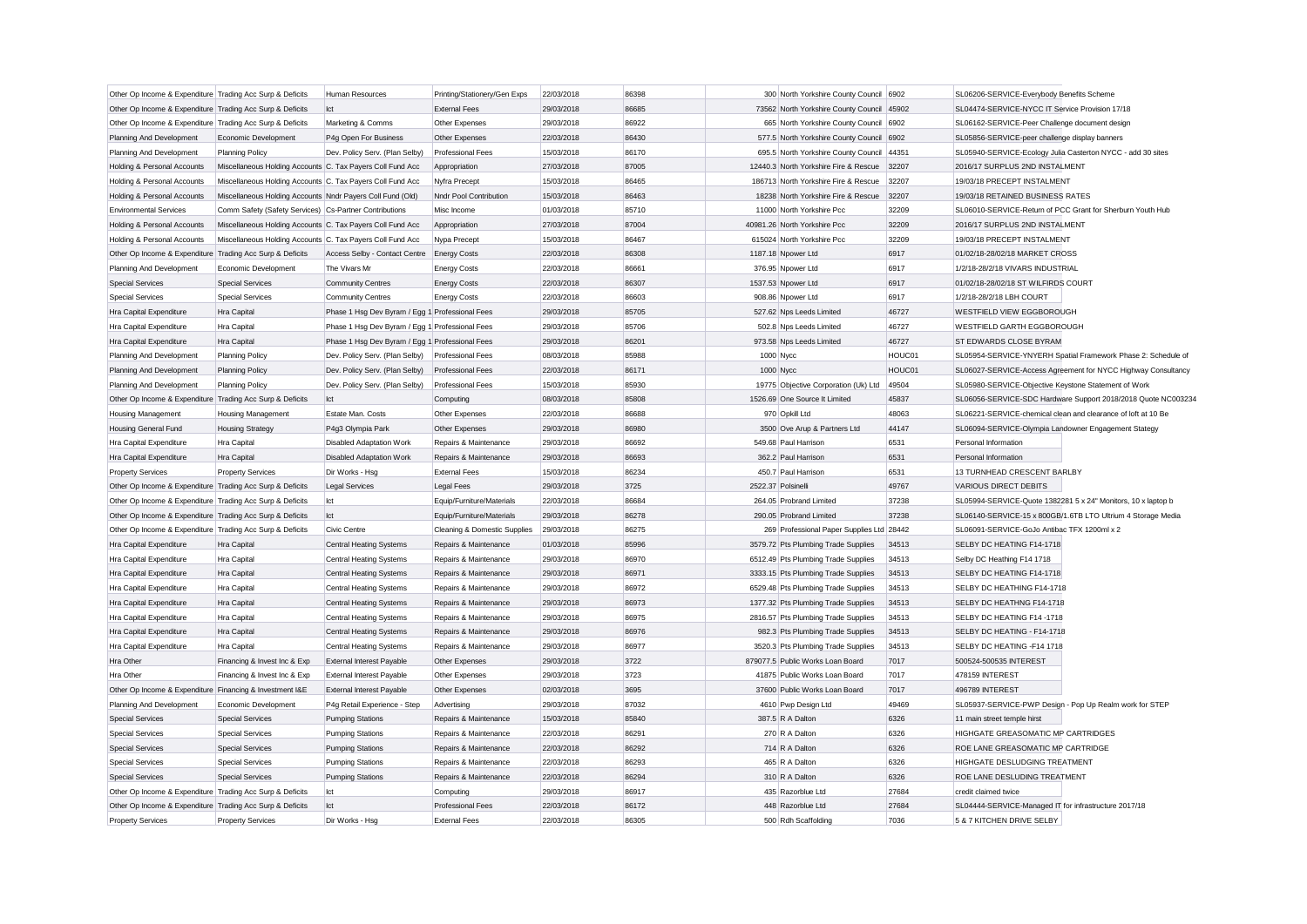| Other Op Income & Expenditure Trading Acc Surp & Deficits |                                                           | Marketing & Comms                         | Other Expenses            | 22/03/2018 | 86479 | 430 Richard Jemison Photographer L 44550     |       | SL06194-SERVICE-Photography payment (February 2018) |                                                               |
|-----------------------------------------------------------|-----------------------------------------------------------|-------------------------------------------|---------------------------|------------|-------|----------------------------------------------|-------|-----------------------------------------------------|---------------------------------------------------------------|
| Planning And Development                                  | <b>Development Control</b>                                | Development Management                    | <b>Professional Fees</b>  | 29/03/2018 | 86905 | 5598.95 Richard Wood Associates Ltd          | 48516 |                                                     | SP00011-SERVICE-Work carried out in respect of appeals - 5 ye |
| Planning And Development                                  | <b>Development Control</b>                                | Development Management                    | <b>Professional Fees</b>  | 15/03/2018 | 85716 | 450 Rosetta Landscape Design                 | 6987  |                                                     | SL05830-SERVICE-provide report for 2017/1224/TPO Beech Lodge  |
| Other Op Income & Expenditure Trading Acc Surp & Deficits |                                                           | Postage Account                           | Communications            | 15/03/2018 | 85815 | 1311.88 Royal Mail Group Plc                 | 7100  | postage                                             |                                                               |
| Other Op Income & Expenditure Trading Acc Surp & Deficits |                                                           | Postage Account                           | Communications            | 22/03/2018 | 86766 | 1077.52 Royal Mail Group Plc                 | 7100  | postage                                             |                                                               |
| Housing General Fund                                      | Homelessness                                              | Homeless Persons                          | Other Expenses            | 23/03/2018 | 3715  | 604.5 Rsp Rail Travel Account                | 47022 | HOUSING OPTIONS RAIL FARES                          |                                                               |
| Corporate And Democratic Core Corporate Management        |                                                           | Corporate - Gf Only                       | <b>Professional Fees</b>  | 08/03/2018 | 85687 | 717.95 Ryedale District Council              | 7105  |                                                     | SL06136-SERVICE-Recharge of Pixel Local Government Funding Ad |
| <b>Environmental Services</b>                             | Recycling                                                 | Recycling                                 | <b>External Fees</b>      | 22/03/2018 | 86697 | 253.08 Ryedale Organics Ltd                  | 6694  | <b>GREEN WASTE</b>                                  |                                                               |
| <b>Environmental Services</b>                             | Recycling                                                 | Recycling                                 | <b>External Fees</b>      | 05/04/2018 | 86235 | 270.94 Ryedale Organics Ltd                  | 6694  | <b>WEEK 9 GREENWASTE</b>                            |                                                               |
| Central Services To The Public                            | Local Tax Collection                                      | <b>Council Tax Collection</b>             | <b>External Fees</b>      | 09/03/2018 | 3702  | 275.44 Santander                             | 6052  | FEB 2018 COUNCIL TAX PAYMENTS                       |                                                               |
| <b>Housing Management</b>                                 | <b>Housing Management</b>                                 | <b>Rent Project</b>                       | <b>External Fees</b>      | 09/03/2018 | 3703  | 615.01 Santander                             | 6052  | FEB 2018 HOUSE & GARAGE RENTS                       |                                                               |
| Highways, Roads And Transport Parking Services            |                                                           | Car Parks Enforcement                     | <b>External Fees</b>      | 15/03/2018 | 86225 | 516.6 Security Plus Limited                  | 36209 |                                                     | SL04631-SERVICE-Cash collection SDC car park machines 01/04/1 |
| Planning And Development                                  | Community Development                                     | Community Engagement Forums External Fees |                           | 22/03/2018 | 86665 | 1333.32 Selby District Avs                   | 7159  | SL06213-SERVICE-External Contactors - 28.02.18      |                                                               |
| Central Services To The Public Elections                  |                                                           | <b>Elections Services</b>                 | Rents                     | 29/03/2018 | 86969 | 774.84 Selby District Council                | 7151  | unit 8 and 9 Prospect Centre NNDR                   |                                                               |
| Highways, Roads And Transport Parking Services            |                                                           | Car Parks-Other                           | Nndr                      | 22/03/2018 | 86736 | 860.94 Selby District Council                | 7151  | <b>NNDR</b>                                         |                                                               |
| Highways, Roads And Transport Parking Services            |                                                           | Car Parks-Other                           | Nndr                      | 22/03/2018 | 86747 | 6026.56 Selby District Council               | 7151  | <b>NNDR</b>                                         |                                                               |
| Highways, Roads And Transport Parking Services            |                                                           | Car Parks-Other                           | Nndr                      | 22/03/2018 | 86748 | 6313.54 Selby District Council               | 7151  | <b>NNDR</b>                                         |                                                               |
| Highways, Roads And Transport Parking Services            |                                                           | Car Parks Pay & Dis.                      | Nndr                      | 22/03/2018 | 86738 | 1420.55 Selby District Council               | 7151  | <b>NNDR</b>                                         |                                                               |
| Highways, Roads And Transport Parking Services            |                                                           | Car Parks Pay & Dis.                      | Nndr                      | 22/03/2018 | 86739 | 3443.75 Selby District Council               | 7151  | <b>NNDR</b>                                         |                                                               |
| Highways, Roads And Transport Parking Services            |                                                           | Car Parks Pay & Dis.                      | Nndr                      | 22/03/2018 | 86740 | 6251.09 Selby District Council               | 7151  | <b>NNDR</b>                                         |                                                               |
| Highways, Roads And Transport Parking Services            |                                                           | Car Parks Pay & Dis.                      | Nnd                       | 22/03/2018 | 86741 | 3788.13 Selby District Council               | 7151  | Inndr                                               |                                                               |
| Highways, Roads And Transport Parking Services            |                                                           | Car Parks Pay & Dis.                      | Nndr                      | 22/03/2018 | 86743 | 8880 Selby District Council                  | 7151  | <b>NNDR</b>                                         |                                                               |
| Highways, Roads And Transport Parking Services            |                                                           | Car Parks Pay & Dis.                      | Nndr                      | 22/03/2018 | 86745 | 4247.29 Selby District Council               | 7151  | <b>NNDR</b>                                         |                                                               |
|                                                           |                                                           |                                           |                           | 22/03/2018 | 86746 |                                              | 7151  | <b>NNDR</b>                                         |                                                               |
| Highways, Roads And Transport Parking Services            |                                                           | Car Parks Pay & Dis.                      | Nndr                      |            |       | 703.1 Selby District Council                 |       |                                                     |                                                               |
| Highways, Roads And Transport Parking Services            |                                                           | Car Parks Pay & Dis.                      | Nndr                      | 22/03/2018 | 86749 | 6600.52 Selby District Council               | 7151  | nndr                                                |                                                               |
| Highways, Roads And Transport Parking Services            |                                                           | Car Parks Pay & Dis.                      | Nndr                      | 22/03/2018 | 86750 | 10800 Selby District Council                 | 7151  | nndr                                                |                                                               |
| Non Distributed Costs                                     | <b>Unused Facilities Costs</b>                            | <b>Barlby Crd</b>                         | Nndr                      | 22/03/2018 | 86742 | 6240 Selby District Council                  | 7151  | <b>NNDR</b>                                         |                                                               |
| Other Op Income & Expenditure Trading Acc Surp & Deficits |                                                           | Civic Centre                              | Nnd                       | 22/03/2018 | 86744 | 117334 Selby District Council                | 7151  | <b>NNDR</b>                                         |                                                               |
| Planning And Development                                  | Economic Development                                      | Swordfish Way M Rent                      | Nndr                      | 22/03/2018 | 86753 | 2760.8 Selby District Council                | 7151  | <b>NNDR</b>                                         |                                                               |
| Planning And Development                                  | Economic Development                                      | The Vivars Mr                             | Nndr                      | 22/03/2018 | 86752 | 1431.5 Selby District Council                | 7151  | <b>NNDR</b>                                         |                                                               |
| <b>Special Services</b>                                   | <b>Special Services</b>                                   | <b>Community Centres</b>                  | Nndr                      | 22/03/2018 | 86734 | 1248.36 Selby District Council               | 7151  | ctax                                                |                                                               |
| <b>Special Services</b>                                   | <b>Special Services</b>                                   | <b>Community Centres</b>                  | Nndr                      | 22/03/2018 | 86735 | 1492.29 Selby District Council               | 7151  | <b>NNDR</b>                                         |                                                               |
| <b>Special Services</b>                                   | <b>Special Services</b>                                   | <b>Pumping Stations</b>                   | Nndr                      | 22/03/2018 | 86751 | 297.6 Selby District Council                 | 7151  | nndr                                                |                                                               |
| <b>Property Services</b>                                  | <b>Property Services</b>                                  | Dir Works - Hsg                           | Equip/Furniture/Materials | 15/03/2018 | 86209 | 1144.67 Selby Glass Ltd                      | 7172  | FEB 2018 STATEMENT                                  |                                                               |
| Planning And Development                                  | Community Development                                     | Central Cet                               | Other Expenses            | 29/03/2018 | 87066 | 360 Selby Health Walks                       | 45933 | INSURANCE/PRINTING WALKING PROGRAMME                |                                                               |
| Holding & Personal Accounts                               | Miscellaneous Holding Accounts Sect 106 Ros - Dev Contrib |                                           | Selby Town                | 08/03/2018 | 86268 | 6800 Selby Town Council                      | 7184  | 2009/0805/REM S106 1ST PAYMENT                      |                                                               |
| Holding & Personal Accounts                               | Miscellaneous Holding Accounts Sect 106 Ros - Dev Contrib |                                           | Selby Town                | 08/03/2018 | 86269 | 2847.5 Selby Town Council                    | 7184  | SECTION 106 2009/0805/REM HOLME LANE                |                                                               |
| Holding & Personal Accounts                               | Miscellaneous Holding Accounts Sect 106 Ros - Dev Contrib |                                           | Selby Town                | 08/03/2018 | 86319 | 1595.04 Selby Town Council                   | 7184  | 2009/0805/REM FINAL WISTOW RD SWING                 |                                                               |
| <b>Environmental Services</b>                             | <b>Street Cleansing</b>                                   | <b>Street Cleansing</b>                   | <b>External Fees</b>      | 15/03/2018 | 85718 | 300 S & G Taperell                           | 7303  | SKIP AND SWEEPER                                    |                                                               |
| <b>Environmental Services</b>                             | <b>Street Cleansing</b>                                   | <b>Street Cleansing</b>                   | <b>External Fees</b>      | 22/03/2018 | 86600 | 400 S & G Taperell                           | 7303  | FEB 2018 SKIP RENTAL                                |                                                               |
| <b>Property Services</b>                                  | <b>Property Services</b>                                  | Dir Works - Hsg                           | <b>External Fees</b>      | 22/03/2018 | 85700 | 2384.6 S & G Taperell                        | 7303  | JAN 2018 SKIP HIRE                                  |                                                               |
| <b>Property Services</b>                                  | <b>Property Services</b>                                  | Dir Works - Hsg                           | <b>External Fees</b>      | 22/03/2018 | 86601 | 2279.6 S & G Taperell                        | 7303  | FEB 2018 SKIP HIRE                                  |                                                               |
| Corporate And Democratic Core Corporate Management        |                                                           | Partnership Development                   | Other Expenses            | 29/03/2018 | 87067 | 6000 Sherburn In Elmet Parish Counci 7199    |       | CONTRIBUTION TO OUTDOOR FITNESS GYM                 |                                                               |
| Holding & Personal Accounts                               | Miscellaneous Holding Accounts Sect 106 Ros - Dev Contrib |                                           | Sherburn In Elmet Parish  | 22/03/2018 | 86793 | 18237.5 Sherburn In Elmet Parish Counci 7199 |       | 1ST PAYMENT FAIRWAY REC GROUND                      |                                                               |
| Hra Capital Expenditure                                   | Hra Capital                                               | Damp Works                                | Repairs & Maintenance     | 01/03/2018 | 84965 | 1478 Sherwood Property Building Sen 35336    |       | 25 st edwards close                                 |                                                               |
| <b>Property Services</b>                                  | <b>Property Services</b>                                  | Dir Works - Hsg                           | <b>External Fees</b>      | 29/03/2018 | 87031 | 485 Sherwood Property Building Serv 35336    |       | 39 WEATHERBY ROAD TADCASTER                         |                                                               |
| <b>Housing Management</b>                                 | <b>Housing Management</b>                                 | <b>Edgerton Lodge</b>                     | Repairs & Maintenance     | 15/03/2018 | 85976 | 600 Simon Calvert Contractors Ltd            | 44422 | fencino                                             |                                                               |
| <b>Housing Management</b>                                 | <b>Housing Management</b>                                 | Fencing - Planned                         | Repairs & Maintenance     | 15/03/2018 | 85976 | 9631 Simon Calvert Contractors Ltd           | 44422 | fencing                                             |                                                               |
| <b>Housing Management</b>                                 | <b>Housing Management</b>                                 | Fencing - Planned                         | Repairs & Maintenance     | 22/03/2018 | 86453 | 12409 Simon Calvert Contractors Ltd          | 44422 | <b>FENCING CONTRACT</b>                             |                                                               |
| <b>Housing Management</b>                                 | Housing Management                                        | Fencing - Planned                         | Repairs & Maintenance     | 29/03/2018 | 87012 | 20161 Simon Calvert Contractors Ltd          | 44422 | SELBY FAENCING REPAIR CONTRACT                      |                                                               |
| <b>Housing Management</b>                                 | <b>Housing Management</b>                                 | Void - Difficult To Let                   | Other Expenses            | 15/03/2018 | 86513 | 1412 S & J K Decorating                      | 49665 |                                                     | SL06200-SERVICE-Strip wallpaper and repaint property - 24 Wes |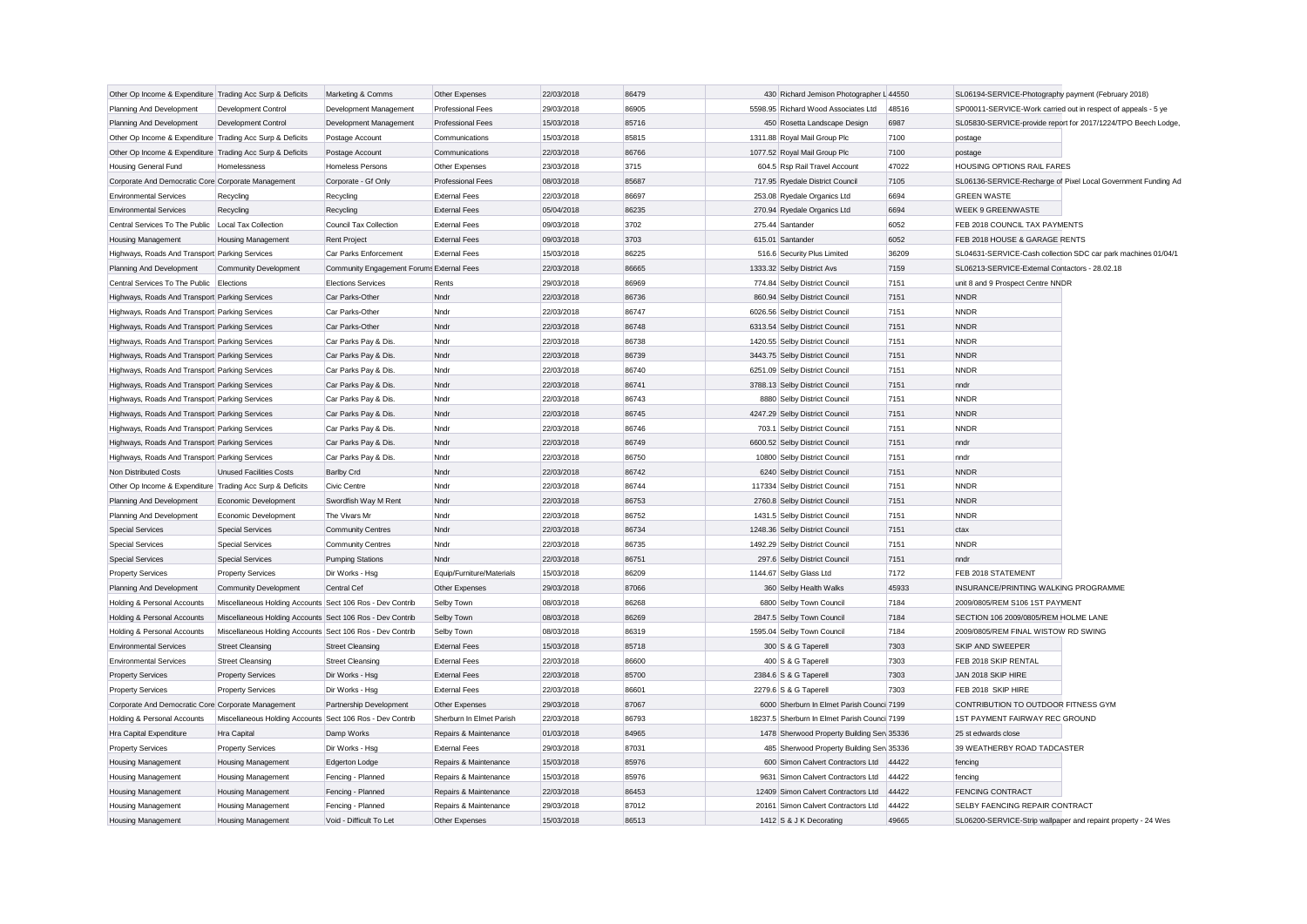| Other Op Income & Expenditure Trading Acc Surp & Deficits |                                                           | lct                             | Computing                                 | 15/03/2018 | 85818 |                | 3390.06 Softcat Plc                           | 31771 |                                                               | SL05993-SERVICE-SDC VMware 1 Year Basic Support Renewal Ref O |
|-----------------------------------------------------------|-----------------------------------------------------------|---------------------------------|-------------------------------------------|------------|-------|----------------|-----------------------------------------------|-------|---------------------------------------------------------------|---------------------------------------------------------------|
| Other Op Income & Expenditure Trading Acc Surp & Deficits |                                                           | <b>Democratic Services</b>      | <b>Training Expenses</b>                  | 22/03/2018 | 86443 |                | 450 Solace Group Ltd                          | 7234  | SL06184-SERVICE-Training Course                               |                                                               |
| Housing General Fund                                      | <b>Housing Strategy</b>                                   | Pfi Scheme (Housing)            | Other Expenses                            | 22/03/2018 | 86204 |                | 36984.79 South Yorkshire Housing Ass Ltd 7239 |       | FEB 2018 UNITARY CHARGE                                       |                                                               |
| <b>Environmental Services</b>                             | <b>Trade Waste</b>                                        | <b>Clinical Waste</b>           | <b>External Fees</b>                      | 05/04/2018 | 86304 |                | 480.17 Srcl Ltd                               | 7251  | FEB 2018 HAZ SHARPS COLLECTION                                |                                                               |
| <b>Property Services</b>                                  | <b>Property Services</b>                                  | Dir Works - Hsg                 | Equip/Furniture/Materials                 | 22/03/2018 | 86409 |                | 424.56 Supra Uk Limited                       | 27438 | SL05971-S0205016-KEY SAFE SLIMLINE                            |                                                               |
| Planning And Development                                  | Community Development                                     | Tadcaster & Villages Cef        | Other Expenses                            | 08/03/2018 | 86184 |                | 1000 Tadcaster Swimming Pool Trust 22466      |       | CEF GRANT FOR STRINGRAYS COACH FUNDING                        |                                                               |
| Other Op Income & Expenditure Trading Acc Surp & Deficits |                                                           | Data & System                   | Computing                                 | 29/03/2018 | 86729 |                | 795 The Drawing Group                         | 6362  | SL06286-SERVICE-Annual Warranty Cover - Plotter               |                                                               |
| <b>Environmental Services</b>                             | Recycling                                                 | Recycling                       | <b>External Fees</b>                      | 01/03/2018 | 85722 |                | 572.4 The Maltings Organic Treatment 35116    |       | <b>GREENWASTE</b>                                             |                                                               |
| <b>Environmental Services</b>                             | Recycling                                                 | Recycling                       | <b>External Fees</b>                      | 08/03/2018 | 85935 |                | 352.44 The Maltings Organic Treatment 35116   |       | <b>GREENWASTE FEB</b>                                         |                                                               |
| <b>Environmental Services</b>                             | Recycling                                                 | Recycling                       | <b>External Fees</b>                      | 08/03/2018 | 86199 |                | 747.36 The Maltings Organic Treatment 35116   |       | W/E 25/02/18 GREENWASTE                                       |                                                               |
| <b>Environmental Services</b>                             | Recycling                                                 | Recycling                       | <b>External Fees</b>                      | 15/03/2018 | 86416 |                | 402.84 The Maltings Organic Treatment 35116   |       | W/E 04/03/18 GREENWASTE                                       |                                                               |
| <b>Environmental Services</b>                             | Recycling                                                 | Recycling                       | <b>External Fees</b>                      | 22/03/2018 | 86690 |                | 495.36 The Maltings Organic Treatment 35116   |       | GREEN WASTE W/E 11.03.18                                      |                                                               |
| <b>Environmental Services</b>                             |                                                           |                                 | <b>External Fees</b>                      | 29/03/2018 | 86999 |                | 504.36 The Maltings Organic Treatment 35116   |       | GREEN WASTER W/E 18/03/2018                                   |                                                               |
|                                                           | Recycling                                                 | Recycling                       |                                           |            |       |                |                                               |       | 2012/0852/FUL VILLAGE GREEN-GATES & TREE                      |                                                               |
| Holding & Personal Accounts                               | Miscellaneous Holding Accounts Sect 106 Ros - Dev Contrib |                                 | Thorpe Willoughby Parish                  | 15/03/2018 | 86515 |                | 1978.48 Thorpe Willoughby Parish Counc 7324   |       |                                                               |                                                               |
| Other Op Income & Expenditure Trading Acc Surp & Deficits |                                                           | <b>Legal Services</b>           | Legal Fees                                | 29/03/2018 | 3724  |                | 1356.74 Tm Property Searches Limited          | 35112 | VARIOUS DIRECT DEBITS                                         |                                                               |
| <b>Property Services</b>                                  | <b>Property Services</b>                                  | Dir Works - Hsg                 | Equip/Furniture/Materials                 | 01/03/2018 | 85707 |                | 516.69 Travis Perkins Trading Co Ltd          | 7352  | JAN 2018 STATEMENT                                            |                                                               |
| <b>Property Services</b>                                  | <b>Property Services</b>                                  | Dir Works - Hsg                 | Equip/Furniture/Materials                 | 29/03/2018 | 86915 |                | 280.49 Travis Perkins Trading Co Ltd          | 7352  | FEB 2018 STATEMENT                                            |                                                               |
| <b>Property Services</b>                                  | <b>Property Services</b>                                  | Dir Works - Hsg                 | Vehicles Repairs & Maintenance 22/03/2018 |            | 86287 |                | 500 Turners Garage Ltd                        | 47255 | LP14 BNB REPAIRS EXCESS & VAT                                 |                                                               |
| Other Op Income & Expenditure Trading Acc Surp & Deficits |                                                           | Data & System                   | Computing                                 | 29/03/2018 | 86501 |                | 2532 Twofold Limited                          | 30155 | SL06284-SERVICE-Scanner Contract Renewal                      |                                                               |
| <b>Property Services</b>                                  | <b>Property Services</b>                                  | Dir Works - Hsg                 | <b>Running Costs</b>                      | 01/03/2018 | 86039 |                | 619.88 Uk Fuels Ltd                           | 7373  | fuel                                                          |                                                               |
| <b>Property Services</b>                                  | <b>Property Services</b>                                  | Dir Works - Hsg                 | Running Costs                             | 08/03/2018 | 86299 |                | 943.7 Uk Fuels Ltd                            | 7373  | <b>FUEL SERVICES</b>                                          |                                                               |
| <b>Property Services</b>                                  | <b>Property Services</b>                                  | Dir Works - Hsg                 | <b>Running Costs</b>                      | 15/03/2018 | 86449 |                | 598.08 Uk Fuels Ltd                           | 7373  | <b>FUEL SERVICE</b>                                           |                                                               |
| <b>Property Services</b>                                  | <b>Property Services</b>                                  | Dir Works - Hsg                 | <b>Running Costs</b>                      | 15/03/2018 | 86450 |                | 617.57 Uk Fuels Ltd                           | 7373  | <b>FUEL SERVICE</b>                                           |                                                               |
| <b>Property Services</b>                                  | <b>Property Services</b>                                  | Dir Works - Hsg                 | <b>Running Costs</b>                      | 22/03/2018 | 86754 |                | 1032.81 Uk Fuels Ltd                          | 7373  | <b>FUEL</b>                                                   |                                                               |
| <b>Property Services</b>                                  | <b>Property Services</b>                                  | Dir Works - Hsg                 | <b>Running Costs</b>                      | 29/03/2018 | 87045 |                | 384.98 Uk Fuels Ltd                           | 7373  | <b>FUEL</b>                                                   |                                                               |
| <b>Special Services</b>                                   | <b>Special Services</b>                                   | <b>Community Centres</b>        | Repairs & Maintenance                     | 29/03/2018 | 86768 |                | 402.2 Universal Fire Protection               | 7386  | inspection and service                                        |                                                               |
| <b>Special Services</b>                                   | <b>Special Services</b>                                   | <b>Community Centres</b>        | Repairs & Maintenance                     | 29/03/2018 | 86769 |                | 444.3 Universal Fire Protection               | 7386  | inspection and service                                        |                                                               |
| <b>Special Services</b>                                   | Special Services                                          | <b>Community Centres</b>        | Repairs & Maintenance                     | 29/03/2018 | 86773 |                | 378.5 Universal Fire Protection               | 7386  | INSPECTION AND SERVICE ANN SHARP                              |                                                               |
| <b>Special Services</b>                                   | <b>Special Services</b>                                   | <b>Community Centres</b>        | Repairs & Maintenance                     | 29/03/2018 | 86776 |                | 992 Universal Fire Protection                 | 7386  | INSPECTION AND SERVICE LARIE BACKH                            |                                                               |
| <b>Special Services</b>                                   | Special Services                                          | <b>Community Centres</b>        | Repairs & Maintenance                     | 29/03/2018 | 86777 |                | 416.5 Universal Fire Protection               | 7386  | INSPECTION AND SERVICE BRAYTON                                |                                                               |
| <b>Special Services</b>                                   | <b>Special Services</b>                                   | <b>Community Centres</b>        | Repairs & Maintenance                     | 12/04/2018 | 86770 |                | 386.6 Universal Fire Protection               | 7386  | inspection and service grove house                            |                                                               |
| Planning And Development                                  | Development Control                                       | Development Management          | <b>Professional Fees</b>                  | 22/03/2018 | 86023 |                | 2500 Valuation Office Agency                  | 7399  | SL05965-SERVICE-Report for Turnhead Farm Application ref no.  |                                                               |
| Planning And Development                                  | Development Control                                       | Development Management          | <b>Professional Fees</b>                  | 22/03/2018 | 86024 |                | 635.64 Valuation Office Agency                | 7399  | SL05964-SERVICE-Report for Land at the Paddocks, North Duffie |                                                               |
| <b>Housing Management</b>                                 | <b>Housing Management</b>                                 | Hsg.Gen.Management              | Other Expenses                            | 01/03/2018 | 85983 |                | 366 Veritau North Yorkshire Ltd               | 33862 |                                                               | SL05330-SERVICE-SDC HRA Capital Receipts Pooling 2016/17 Work |
| Other Op Income & Expenditure Trading Acc Surp & Deficits |                                                           | Internal Audit                  | <b>External Fees</b>                      | 08/03/2018 | 86190 |                | 14640 Veritau North Yorkshire Ltd             | 33862 | SL06135-SERVICE-2017/18 Additional Counter Fraud Services(60  |                                                               |
| <b>Environmental Services</b>                             | Regulatory Servics - Eh                                   | Taxi & Hire Licences            | <b>Running Costs</b>                      | 08/03/2018 | 86226 |                | 780 Watsons                                   | 7429  | FEB 2018 TAXI TESTS                                           |                                                               |
| Housing Management                                        | Housing Management                                        | Solid Fuel Serv-PInd            | Repairs & Maintenance                     | 29/03/2018 | 87010 |                | 6223.16 Wdh Solutions Ltd                     | 28604 | DSOLIN/00009854 & 9980                                        |                                                               |
| <b>Property Services</b>                                  | <b>Property Services</b>                                  | Dir Works - Hsg                 | <b>External Fees</b>                      |            | 84709 |                | 350.22 Websters (Burn) Glass Ltd              | 7431  | ANNE SHARPE CENTRE BYRAM                                      |                                                               |
| <b>Property Services</b>                                  | <b>Property Services</b>                                  | Dir Works - Hsg                 | Contract Hire/Lease                       | 29/03/2018 | 86272 |                | 304 West Wallasey Car Hire Ltd                | 46394 | SL05675-SERVICE-Fleet Hire Reg YA65MFU - February 2018        |                                                               |
| Central Services To The Public                            | Local Tax Collection                                      | <b>Council Tax Collection</b>   | Communications                            | 29/03/2018 | 86666 | 9284.27 Whistl |                                               | 7335  | ANNUAL BILLING POSTAGE                                        |                                                               |
| Central Services To The Public                            | Local Tax Collection                                      | Non Domestic Rates              | Communications                            | 29/03/2018 | 86666 |                | 628.27 Whistl                                 | 7335  | ANNUAL BILLING POSTAGE                                        |                                                               |
| Other Op Income & Expenditure Trading Acc Surp & Deficits |                                                           | Postage Account                 | Communications                            | 01/03/2018 | 85814 |                | 898.17 Whistl                                 | 7335  | postage                                                       |                                                               |
| Other Op Income & Expenditure Trading Acc Surp & Deficits |                                                           | Postage Account                 | Communications                            | 08/03/2018 | 86046 | 2018.53 Whistl |                                               | 7335  | POSTAGE                                                       |                                                               |
| Other Op Income & Expenditure Trading Acc Surp & Deficits |                                                           | Postage Account                 | Communications                            | 08/03/2018 | 86289 |                | 1042.1 Whistl                                 | 7335  | WEEK 09 2018 POST COLLECTION                                  |                                                               |
| Other Op Income & Expenditure Trading Acc Surp & Deficits |                                                           | Postage Account                 | Communications                            | 22/03/2018 | 86495 | 615.59 Whistl  |                                               | 7335  | WEEK 10 2018 POST COLLECTION                                  |                                                               |
| Other Op Income & Expenditure Trading Acc Surp & Deficits |                                                           | Postage Account                 | Communications                            | 22/03/2018 | 86719 | 2956.03 Whistl |                                               | 7335  | POSTAGE                                                       |                                                               |
| Other Op Income & Expenditure Trading Acc Surp & Deficits |                                                           | Postage Account                 | Communications                            | 29/03/2018 | 87028 | 1245.46 Whistl |                                               | 7335  | <b>POSTAGE</b>                                                |                                                               |
| <b>Cultural And Related Services</b>                      | Open Spaces                                               | Selby Park                      | Other Establishments                      | 22/03/2018 | 86716 |                | 3280.59 Wigan Leisure & Culture Trust         | 7447  | SELBY LEISURE MANAGEMENT FEE                                  |                                                               |
| <b>Cultural And Related Services</b>                      | Recreation & Sport                                        | Rec Grounds-Sports              | Other Establishments                      | 22/03/2018 | 86716 |                | 266.09 Wigan Leisure & Culture Trust          | 7447  | SELBY LEISURE MANAGEMENT FEE                                  |                                                               |
| <b>Cultural And Related Services</b>                      | Recreation & Sport                                        | Sports Development              | Other Establishments                      | 22/03/2018 | 86716 |                | 4680.78 Wigan Leisure & Culture Trust         | 7447  | SELBY LEISURE MANAGEMENT FEE                                  |                                                               |
| Cultural And Related Services                             | Recreation & Sport                                        | <b>Tadcaster Leisure Centre</b> | Other Establishments                      | 22/03/2018 | 86716 |                | 3173.5 Wigan Leisure & Culture Trust          | 7447  | SELBY LEISURE MANAGEMENT FEE                                  |                                                               |
|                                                           |                                                           |                                 |                                           |            |       |                |                                               |       |                                                               |                                                               |